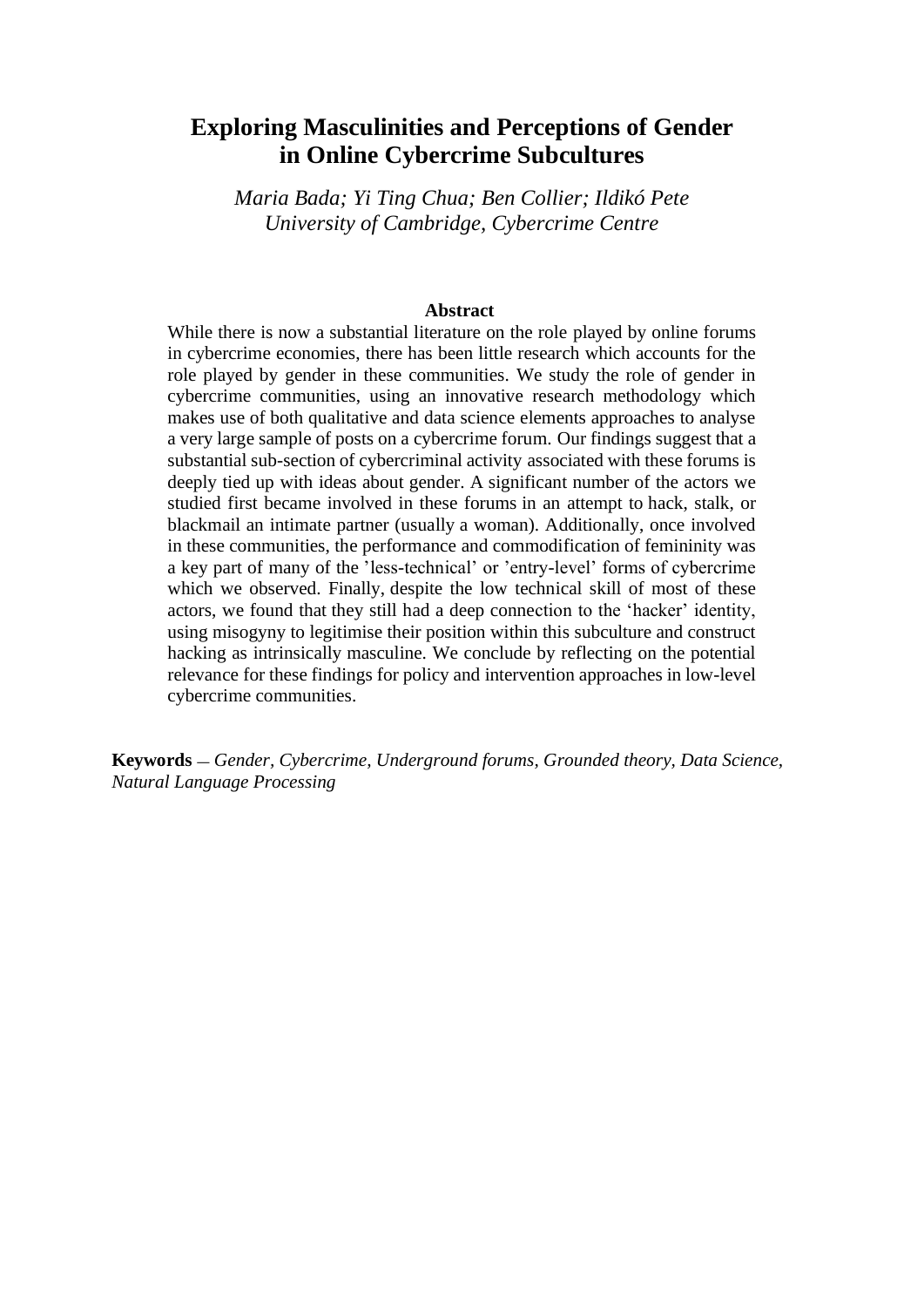## **1 Introduction**

Underground forums have been hypothesised to play a key role in cybercrime ecosystems, providing a platform for various activities, such as the exchange of illegal products and services, and facilitating the sharing and spreading of ideas, specialist knowledge and norms. These forums represent an enormous corpus of data, often comprising millions of posts over several years, and as such present unique challenges to criminological research. In this paper, we engage in innovative mixed-methods research to study a particularly prominent cybercrime forum, in order to improve academic understanding of the activities of forum members, their interactions and social dynamics, and the role these forums play in criminal offending.

We focus on the role which gender perceptions play in these forums, and in cybercrime more broadly. Although there is a wide body of research literature on gender and crime more generally (Messerschmidt, 2009), the application of this perspective to cybercrime has been limited. Some findings show that men are generally more likely to engage in cybercrime (Barlett & Coyne, 2014; Bachmann, 2010), although a few studies yield the opposite conclusion (Marcum, Higgins, Freiburger, & Ricketts, 2012), or indeterminate results (Bossler & Burruss, 2012; Holt & Morris, 2009). Understanding why women are not only less likely to commit cybercrime offences, but also why some do, represents an important step towards deepening academic understanding of cyber-offending, the pathways through which individuals become involved, and why they remain part of these communities (Hutchings  $\&$ Chua, 2016).

This study investigates a very popular cybercrime forum which is largely dedicated to 'low-level', less-technical forms of cybercrime. Forums such as this represent an important gateway to cybercrime subcultures for many individuals (Holt, 2007; Jordan & Taylor, 1998). We expand on the work by Steinmetz and colleagues (2019) to understand and examine the gendered structures and dynamics within cybercrime subcultures.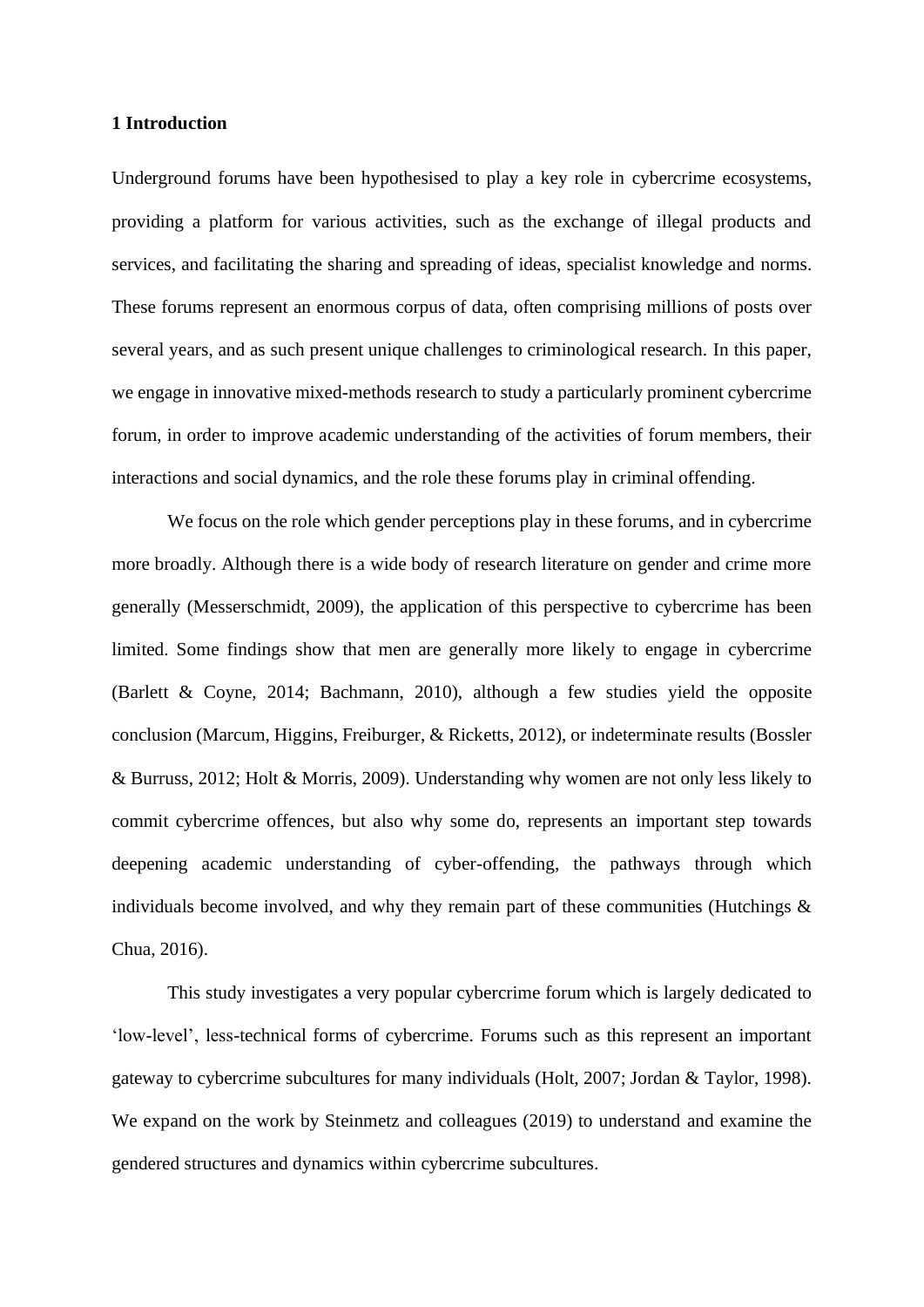This paper is structured as follows. Section 2 reviews current literature on hacking and cybercrime communities. In Section 3, we describe the data and the methodology followed. Section 4 presents the findings of the qualitative and quantitative analysis. In Section 5 we discuss our findings and conclusions.

#### **2 Literature Review**

## **2.1 Hacking**

The figure of the 'hacker' looms large in research on cybercrime. There is a wide research literature on hackers and hacker culture, which documents the rise of this subaltern subculture of deviant technologists (Taylor, 1999). What unites hackers is a set of sensibilities towards technology and creative technical practices. Hackers engage with technological and social systems through 'creative disruption', cleverly repurposing systems, finding flaws, and subverting mechanisms of control (Coleman & Golub, 2008; Holt, 2007; Jordan & Taylor, 1998). This can take a range of distinct forms - while the stereotypical 'hacker' involves highskilled technical exploitation, a 'hack' can involve many different kinds of knowledge and practices. These might be maintenance workers finding creative solutions to keep things running, activists using existing technologies in powerful new ways to achieve political goals, 'social engineers' who exploit human psychology in order to gain access to secure buildings or carry off scams, and 'culture-jamming' art all have a 'hackery' quality.

Rather than a single 'hacker ethic', research on hacker communities suggests a wide diversity of perspectives, often, though not exclusively, expressive of different variants of technological liberalism (Coleman & Golub, 2008). Coleman's work (e.g., Coleman, 2014; Coleman & Golub, 2008; Coleman, 2012, 2011, 2004) in particular documents a range of different sensibilities and politics within hacker communities, from privacy–enthusiasts who develop encryption protocols, to developers working in the Free and Open Source Software movement, to the 'underground' hackers who prefer to utilise their skills for disruption,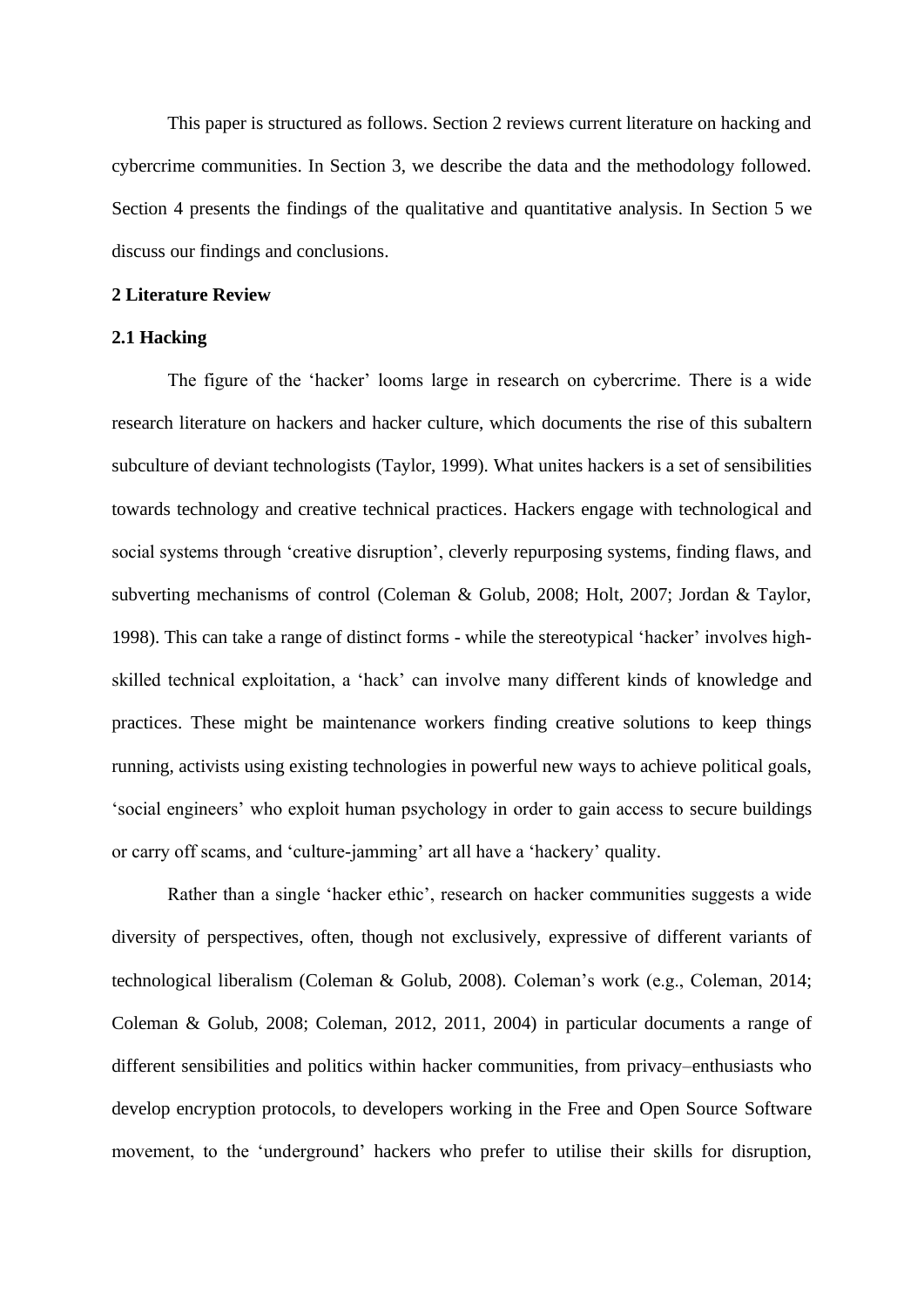amusement, and to demonstrate their technological skill (Coleman & Golub, 2008). All share an ethic of creativity and experimentation, and a deep immersion in technological practice of different kinds.

While hacker communities are increasingly becoming involved in actively political struggles (Coleman, 2017; Steinmetz et al., 2019), they often (though again, not exclusively) share a distaste with overt politics, preferring to focus on the practicalities of technical work (Coleman, 2004). This is also implicated in some of the documented issues of misogyny in, for example, open source communities, where it is used as a veil for the silencing of women's voices and contributions (Nafus, 2012). Hacking culture is also associated with a privileging of 'hard mastery' and domination of technology, which plays into the misogyny often ascribed to these communities (Yar, 2005). These intense interests with various aspects of technology tended to develop at an early age (Holt, 2007; Steinmetz, 2016). In addition to the closeness to technology, this norm encompasses an appreciation toward various sets of technical skills and applying these skills in innovative manners (Holt, 2007; Jordan & Taylor, 1998). The appreciation for secrecy is reflected via hackers' need to keep their activities relatively unknown without compromising one's reputation (Jordan & Taylor, 1998). Specifically, 'underground' hackers need to avoid detection by the law enforcement agencies. However, hackers also need to share their accomplishments with fellow hackers for status and reputation management. This particular norm thus deems hackers as a group of "odd criminals, seeking publicity" (Jordan & Taylor, 1998, p. 765). Such reputation is of interest and importance to hackers as it dictates the types of interactions received from fellow hackers (Holt, 2007).

#### **2.2 Gendering cybercrime**

As is evident from this brief summary, many (if not most) hackers are not involved in cybercriminal activities, and many people involved in cybercrime are not hackers. Due to the 'technical deviance' which hacking embodies, these have often been conflated in the research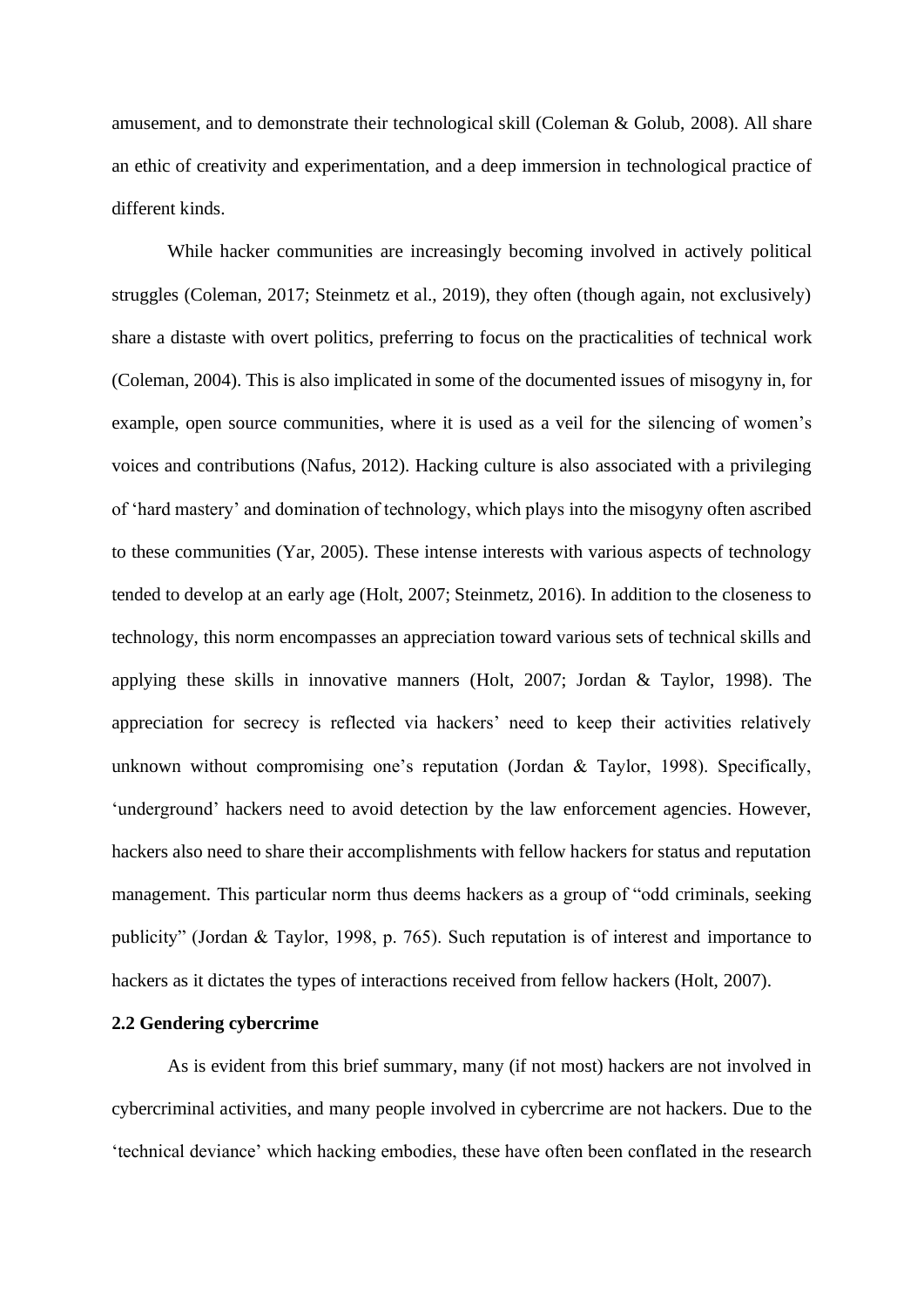literature, however they are distinct sets of cultures and practices. Nevertheless, hacking provides an important cultural reference point for many cybercrime communities as part of their foundational self-mythology (Holt, 2007; Steinmetz, 2016; Taylor, 1999; Turgeman-Goldschmidt, 2008).

Prior research has identified that the population involved in cybercrime consists primarily of boys and men (Bossler & Burruss, 2012; Hutchings & Chua, 2016; Jordan & Taylor, 1998; Marcum, Higgins, Ricketts, & Wolfe, 2014), although several notable women hackers have emerged throughout hacker history, such as Susan Thunder (Furnell, 2002). It is suggested that cybercrime subcultures operate within a 'boy culture' centred on demonstrations of mastery, wherein individuals show their ability to dominate their 'social and physical environment' (Thomas, 2002; Holt, 2007). The hegemonic masculinities thesis, developed notably in the context of criminology by Messerschmidt (2009, 2013), argues that although there are many different ways of 'doing' masculinity, they are all oriented around, towards, and sometimes in opposition to the 'hegemonic' form of masculinity which undergirds patriarchal structures of power. Men and boys are situated in structural and cultural relationships with one another, and within distinct groups can develop different orientations towards dominant masculinities.

In deviant subcultures, illegal activities can become bound up with masculinity - as a way of achieving hegemonic masculinity when other routes are blocked. Different subcultures and groups develop their own distinct constructions of masculinity, drawing on different forms of crime or deviant experience in accessing and performing masculinity and its attendant forms of structural power (Messerschmidt, 1994). Shared constructions of gender perform a role in constructing the shared social life of subcultures, underpinning crucial aspects of the systems of internal social capital which draw individuals in and bind them together. Oriented as these masculinities are towards broader regimes of gendered social power, these subcultures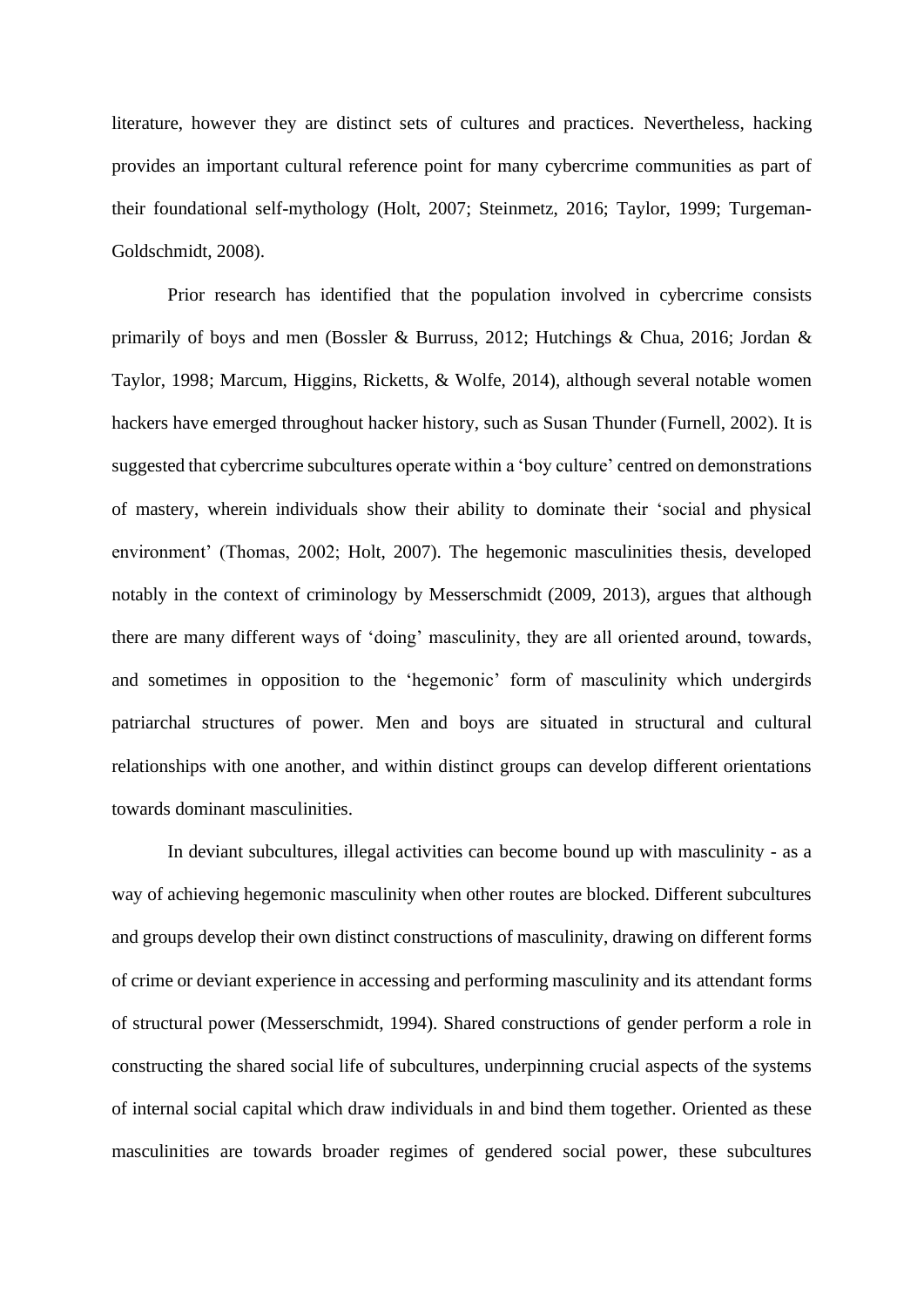therefore often reproduce gendered power relationships. These can mirror those which exist in mainstream society, with women's experiences and identities side-lined or subordinate (Messerschmidt, 1994).

Taylor (1999) argues that the gender gap in cybercrime may be explained in part by 'masculine environment' or computer culture 'dominated by men while women feel threatened or uncomfortable'. As with other deviant masculine subcultures, this can lead women who engage to be rendered invisible, whether intentionally by the individual, or marginalised by the culture. Women may experience a magnified misogyny deployed to reinforce gendered status hierarchies, rendered subordinate, silenced, or absent altogether. For online subcultures, with access to computer intrusion tools and automated posting capabilities, these harms may be compounded through organised "flaming" or "trolling" or even more harmful forms of harassment, such as the theft and publication of intimate photographs (Steinmetz et al., 2019).

In general, studies framed with a subcultural approach employ interviews with those involved in cybercrime communities and 'hacking'-related publications and web forums as sources of information (Holt, 2007; Jordan & Taylor, 1998). However, these studies on norms mainly focus on the perceptions of men and masculinity of those involved in cybercrime. To date, there is limited study on how those (of any gender) involved in cybercrime communities perceive women. A recent study with the inclusion of four women hackers among a sample of 33 is done by Steinmetz and colleagues (2019) who examined the cybercrime subculture and its provision of social structures that enable gender to be performed and reinforced in nonmainstream manners. Other studies that have included women generally examined cybercrime involvement among a college sample (Bossler & Burruss, 2012; Skinner & Fream, 1997), which may not be representative. In other words, women are silenced from the narrative of defining hacking and its subcultural norms. This illustrates a gap in understanding in the current research literature regarding the gendered dynamics of cybercrime, especially with regards to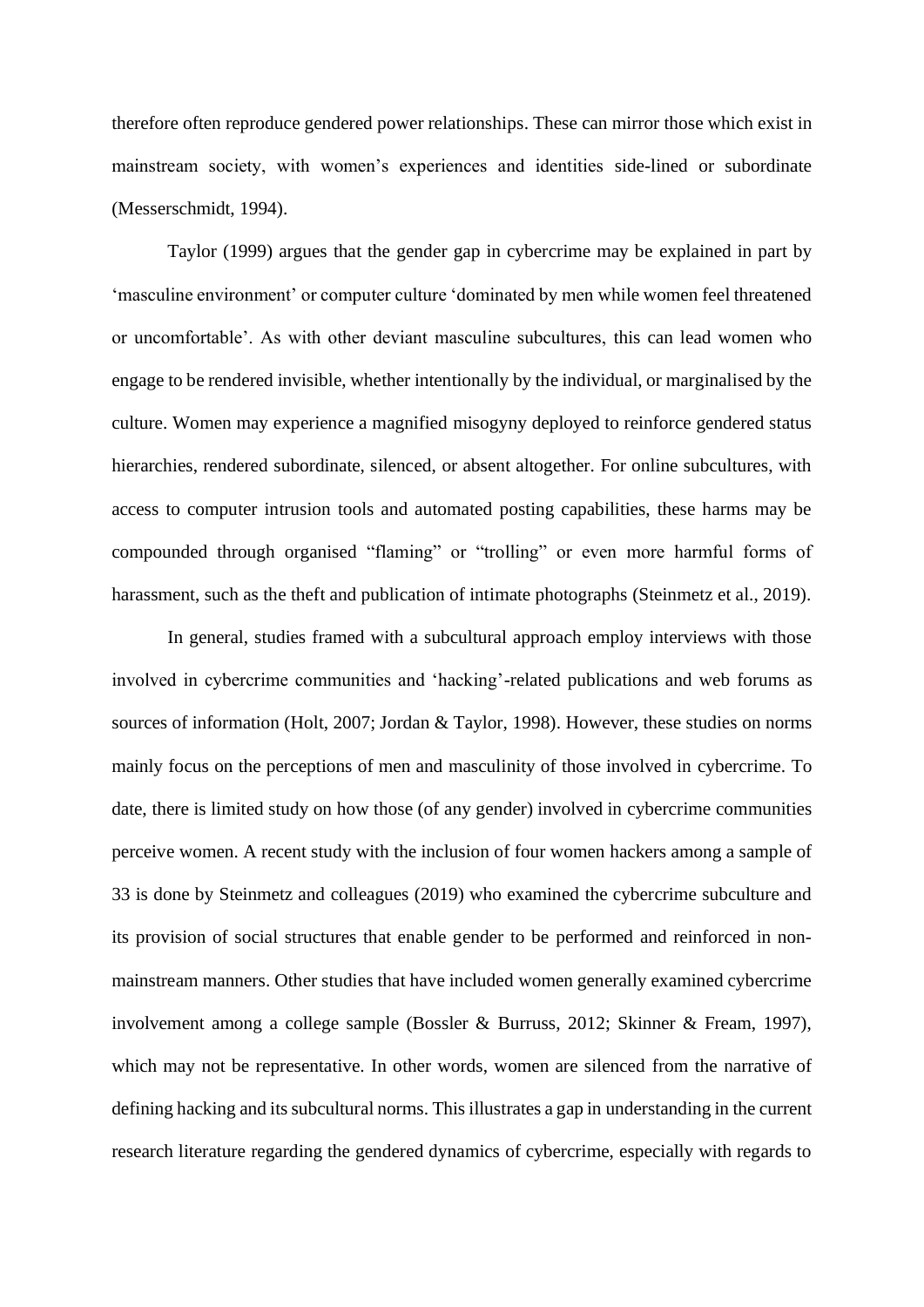pathways to initiation and cultural pull factors. Thus, our study aims to broaden the literature on gender construction by members of cybercrime communities to include how women are perceived.

## **3 Data and Methods**

We perform a *qualitative* analysis of an underground forum complemented by a *quantitative* analysis through *Data Science* approaches, specifically *Natural Language Processing (NLP)*, which allows us to compare our deep qualitative analysis with a broader picture of activity on the forum over time. The motivation to combine these two methods stems from the fact that the size of the dataset and the purposive sample does not allow a manual analysis of the millions of posts which have been made on the forum over its lifespan. Using NLP techniques provides a means to perform exploratory analysis on the entire extracted dataset. Additionally, it serves the purpose of comparing the findings of the qualitative and quantitative analysis. In the following subsections we describe the dataset used to obtain underground forum data, the sampling and pre-processing approach, and the specifics of the analysis.

## **3.1 The CrimeBB Dataset**

Underground forum data has been extracted from the *CrimeBB* dataset (Pastrana, Thomas, Hutchings, & Clayton, 2018), which is provided by the Cambridge Cybercrime Centre (CCC)1. CrimeBB, which is available through a legal agreement via the CCC, was created to allow large scale, longitudinal analysis of underground forums and cybercriminal communities. At the time of writing this paper CrimeBB contains over 84 million posts shared by over 2 million members, and data is scraped from a number of online communities. The forums are usually structured in a similar manner: they contain sub-forums, and posts written by members can be viewed in the context of threads, which is a collection of posts centred around one

<sup>1</sup> [https://www.cambridgecybercrime.uk](https://www.cambridgecybercrime.uk/)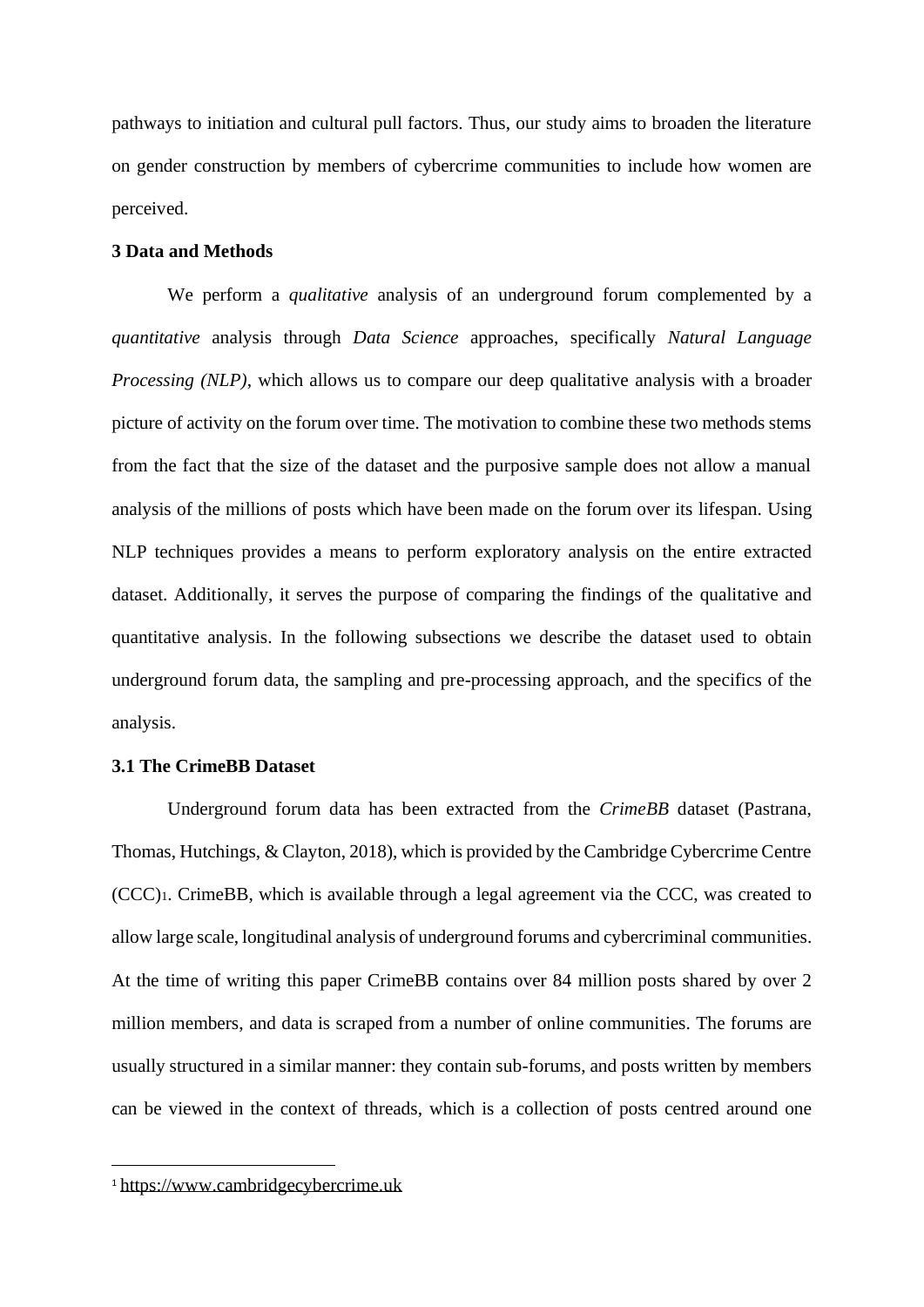discussion. Sub-forums can be categorised based on the topics they discuss, and they may serve as marketplaces. For this analysis we decided to focus on a single forum, which is one of the top low-level *English-language* cybercrime communities, with over 3 million members and 174 sub-forums.

#### **3.2 Preprocessing**

To address the research question, a *purposive sample* was generated with *keywords*, that is, relevant posts shared by members in the community in various sub-forums were retrieved using specific keywords. For the current analysis we deemed the singular and plural forms of the following keywords sufficient: *'girl'*, *'woman'*, *'female'*, and *'gender'*. The use of purposive sample is common within qualitative studies (Holt, 2007). Purposive sampling with these keywords allows us to examine topics associated with gender, especially with women, within the hacker subculture. As the keyword-based search also returned spam posts including code snippets, long lists of software, and miscellaneous links, the extracted posts went through further cleaning to filter these out. This resulted in a *total of 491 361 posts* authored between *2007* and *2019*, which served as the input for both the *quantitative* and *qualitative* analysis introduced in the subsequent sections.

### **3.3 Quantitative Methods**

As mentioned in Section 3, our aim in applying NLP methods was to support the qualitative analysis by automating the analysis of the entire purposive sample and to provide insights to the themes discussed on the forum. There has been some work applying Machine Learning and NLP tools to research underground forums to date (Portnoff et al., 2017; Lui & Baldwin, 2010; Caines, Pastrana, Hutchings, & Buttery, 2018b; Overdorf, Troncoso, Greenstadt, & McCoy, 2018; Pastrana, Hutchings, Caines, & Buttery, 2018). Such techniques are especially useful for tasks where a manual analysis would prove to be cumbersome or impossible due to the size of the dataset used. In particular, these techniques can aid in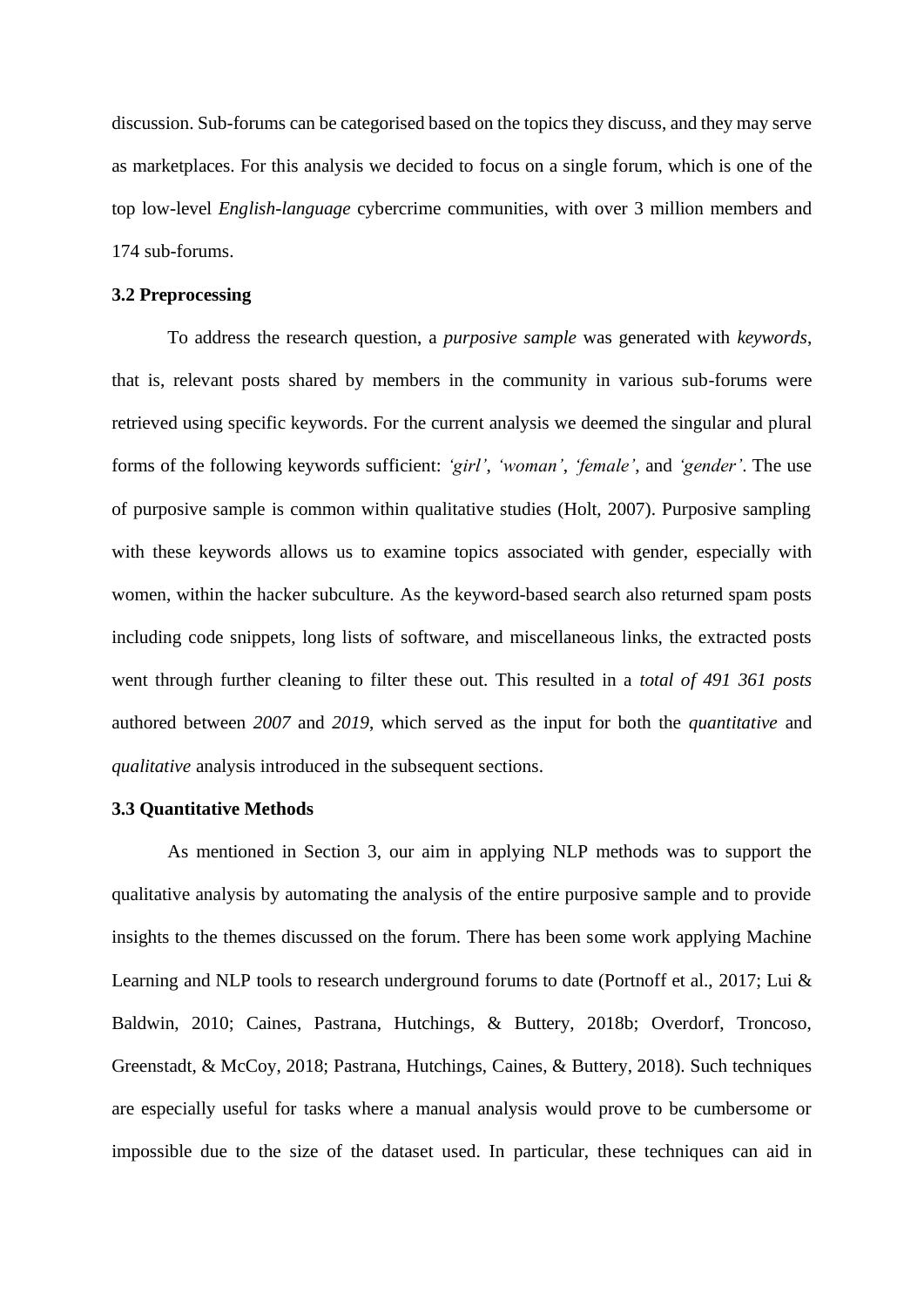automating the identification of post types (Portnoff et al., 2017), the function and intent of posts (Caines et al., 2018b), to mention a few. The application of an NLP-based approach is however not without challenges due to the particular characteristics of posts on underground forums when compared to grammatically correct English language texts.

**Data Cleaning.** The first step of the quantitative analysis was data cleaning. The purposive sample was further processed using regular expressions to remove references to images and non-relevant characters from posts. Posts containing quotations, source code examples and links were removed. Similarly, one- and two-character long alphanumerical characters, and names were omitted as the exploratory analyses revealed that they were present in the data in large numbers, which would have significantly affected the results.

**NLP Text Pre-processing.** Next, the steps of a common NLP pipeline were applied to obtain frequency counts of keywords mentioned in the extracted posts, and to discover topics of discussions. The NLP pipeline starts with text cleaning. As part of this, stopwords, numbers, and punctuation were removed to exclude commonly used and non-relevant words, then the text was converted to lower case. Finally, posts were tokenised, which resulted in a list of tokens. Put simply, a token is a basic unit corresponding to a word. This pre-processing is of key importance due to the nature of the input text as mentioned above, and it was subsequently revisited based on initial findings of the analysis.

**Frequency distribution.** Frequency distribution simply provides the number of times each token occurs in a given text. The threshold used to decide whether a token is frequent in the given document is dependent on a number of factors, such as the number of tokens. Relevant most frequent terms include gender related words, such as 'girl', 'girlfriend', 'women', and 'female'. This was expected since the original text was the result of a keyword search including these terms. Other frequent words provide initial insights to how these keywords are discussed. However, counting tokens is merely useful as a tool to gain an understanding of the data.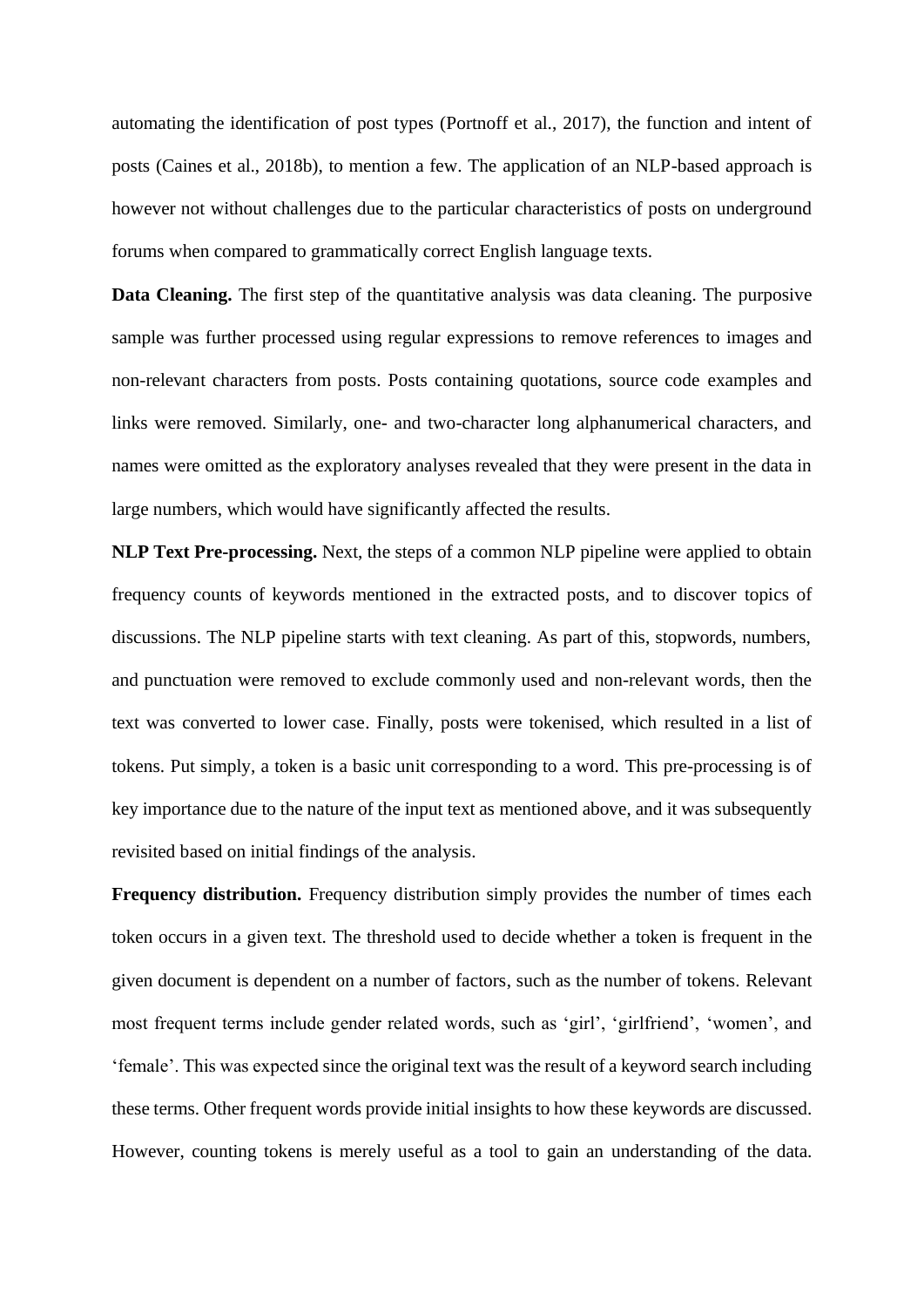Frequent bigrams and collocations on the other hand provide meaningful pairs of significant keywords in the document.

**Bigrams and Collocations.** Thus, we continued by investigating *bigrams* - co-occurring terms - and *collocations* - strongly associated *ngrams*. An *ngram* is a sequence of n words. Similarly, a *bigram* is a sequence of two words, *x* and *y*. Since bigrams on their own do not provide meaningful insights in the given context, we selected frequent bigrams - frequently cooccurring terms. Frequent bigrams simply indicate how often word *x* is followed by word *y*. Next, meaningful collocations were discovered. Collocations are common phrases that consist of at least two words (bigram) and act like single words, such as 'machine learning'.

**Topic Modeling.** The aim of topic modeling is to discover abstract topics in a collection of documents. *Latent Dirichlet Allocation (LDA)*, the approach we adopted, is an example of topic models and is used to classify text in a document to a particular topic. LDA is widely used and has been applied in underground forum analysis (Pastrana, Hutchings, et al., 2018). Following the identification of significant collocations, topic modeling is performed on subsets of the purposive sample created based on a keyword search of the collocation of interest. These collocations are ('social' 'engineering') and ('thanks' 'advance').

### **3.4 Qualitative Methods**

The qualitative analysis of the randomly drawn posts involved the use of a modified *grounded theory* approach (Bowen, 2006; Corbin & Strauss, 1990). Grounded theory methodology is common among studies on cyberspace subcultures using samples of web forums and online materials (Blevins & Holt, 2009; Holt, 2010, 2007). The methodology involves an inductive in-depth analysis of the sample, such as transcribed notes from interviews or texts from online discussions. That is typically conducted by hand on printed copies of the materials (Holt, Blevins, & Burkert, 2010). The main aim of using grounded theory methodology is to generate a theoretical model through detailed coding of data rather than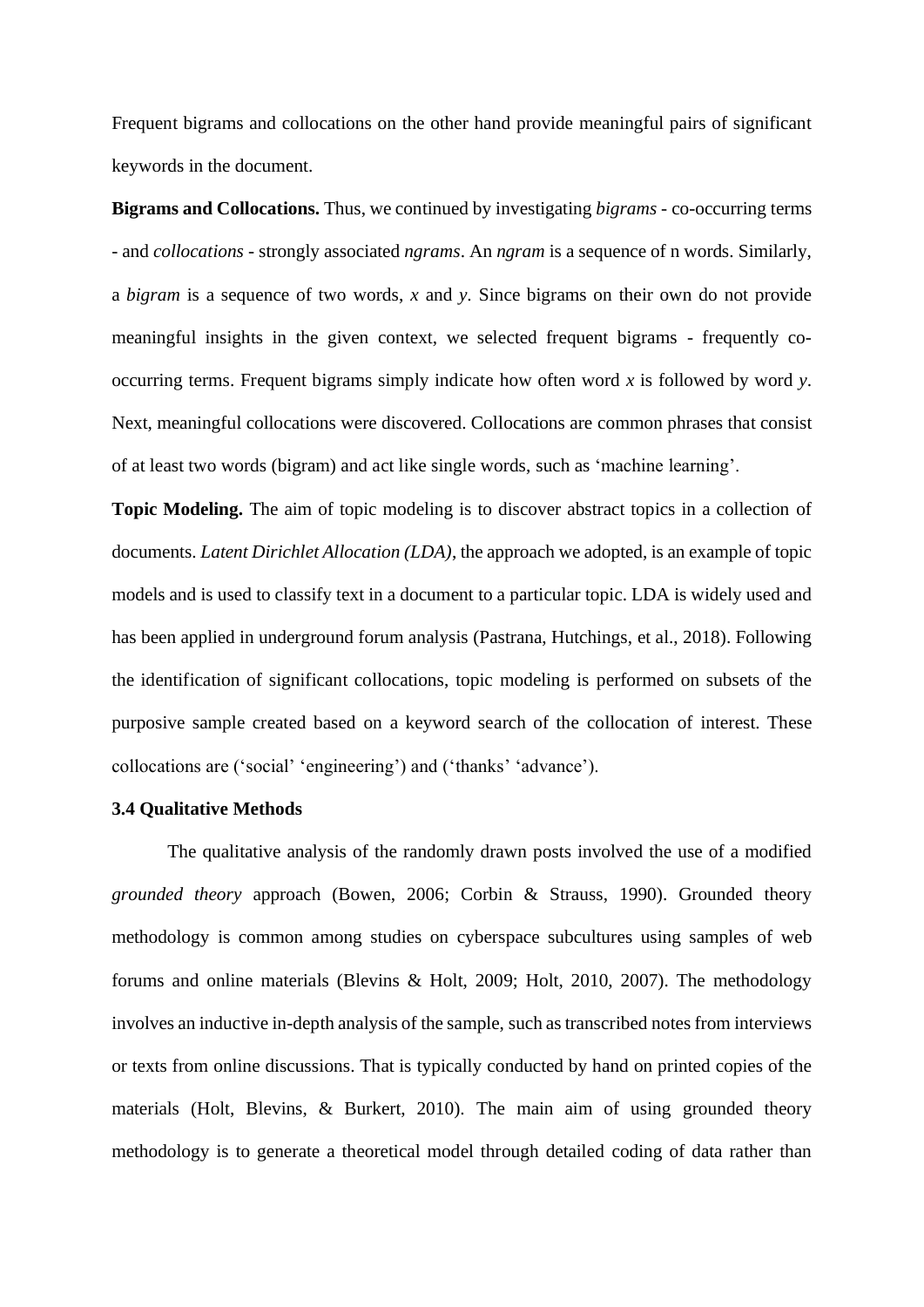relying on existing concepts (Creswell, 2013). However, for the purpose of this study, the grounded theory methodology provides a framework for the inductive identification and categorization of the data.

To perform qualitative analysis, we extracted data from the pre-processed sample of *491,361* posts. Due to the size of the extracted data it is not feasible to perform manual qualitative analysis and coding, thus initially *40* posts were selected randomly, and subsequently *20, 200, 100,* and finally *300* posts were added to this sample. The final batch of samples covers posts from *2008-2019*, while the rest of the samples focus on the period of *2007*  and *2008*. The reason for selecting a shorter time period was that the number of posts from the years *2007* and *2008* is significantly less compared to the total number of posts, which results in a sample that is representative of its respective time period. This sample is then compared against a sample drawn from a longer time period, which allows us to compare posts from *2007-2008* to posts from later years. Analysis was conducted at the post-level, rather than at the thread-level, to capture variations in the nature and content of posts.

For *open coding*, we utilized a sample of 60 randomly selected posts from 2007. Based on this initial sample, a list of 131 codes were generated by one of the authors. Some examples of the codes included pretending to be women to attack, sending nude pictures with malware embedded, questions on hacking into accounts, and self-declaration of using keylogger and malware. During *axial coding*, another author read and coded through the initial sample. The two authors discussed through discrepancies in codes and identified connected concepts that can be subsided under a broader category. This resulted in the collapse of the 131 codes from open coding to a list of 11 categories. To ensure the categories are validated and new categories are addressed, both authors coded through a randomly drawn sample of 300 posts from 2008. During this process, some new sub-categories emerged from the new sample and were added to the code list. For the last stage of coding, content labelled within categories was combined,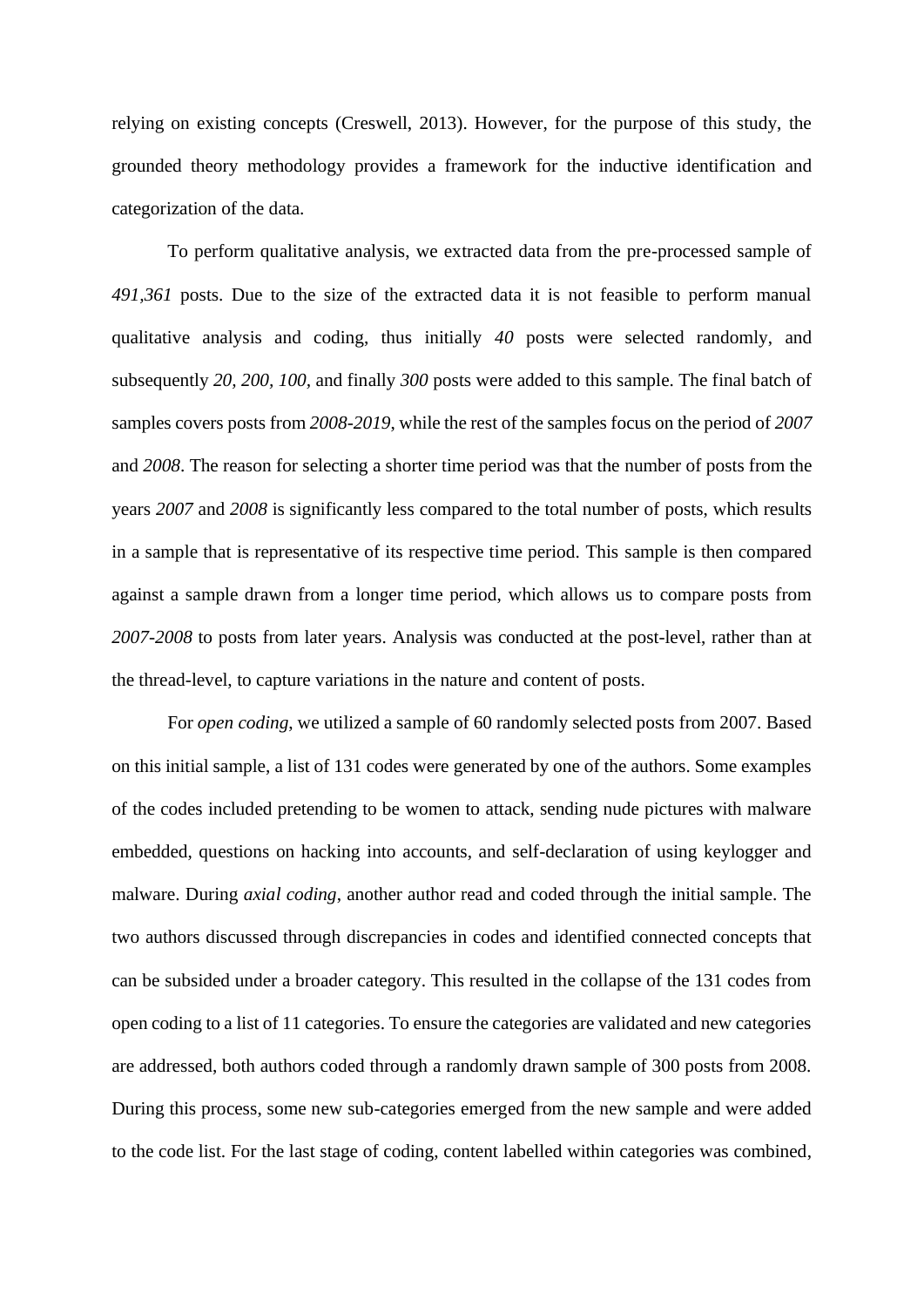resulting in the collapse of the 11 categories into four core categories. To ensure the established categories are representative of the extracted dataset, the authors coded through a random sample of 300 posts between 2008 to 2019. This final sample yielded two core categories: discussion on hacking and attack methods and discussion on gender norms.

#### **4 Results and Findings**

#### **4.1 Data Science Findings**

**Bigrams and Collocations.** In our bigram analysis we selected terms that occur together more than 500 times. This reveals certain themes in the text. The bigram ('year', 'old') indicates that members often mention age, and post about women in different contexts (through bigrams, such as 'girl, know', 'girl, like', 'every, girl' and 'hot girls'). Another theme is related to members requesting help shown by bigrams ('need, help') ('like, know') ('thanks, advance'), and ('want, know'). Other themes are related to social media - through the bigrams ('facebook, account') ('social media') and social engineering is also frequently discussed - ('social, engineering'). The bigram ('make, money') occurs more than 500 times. *Table 1* shows these bigrams with their associated frequency counts. In the current analysis of collocations terms that occur together more than 500 times are considered and infrequent expressions are eliminated. Next, these frequently occurring terms are further filtered using the *Pointwise Mutual Information (PMI)* score, which measures how likely we are to see two events co-occur relative to when the two events are independent (Raviv, 2020). Thus, PMI allows us to keep only those terms that are more likely to occur together than as if they were independent. A disadvantage of this approach is that PMI is sensitive to rare combinations of bigrams where the individual terms do not appear frequently individually. These might be flagged up as a significant collocation. *Table 2* shows the most significant collocations and highlights a few key insights to the discussions. We can observe that members discuss age and gender related topics, social engineering, and they also request help. The same idea was revealed by the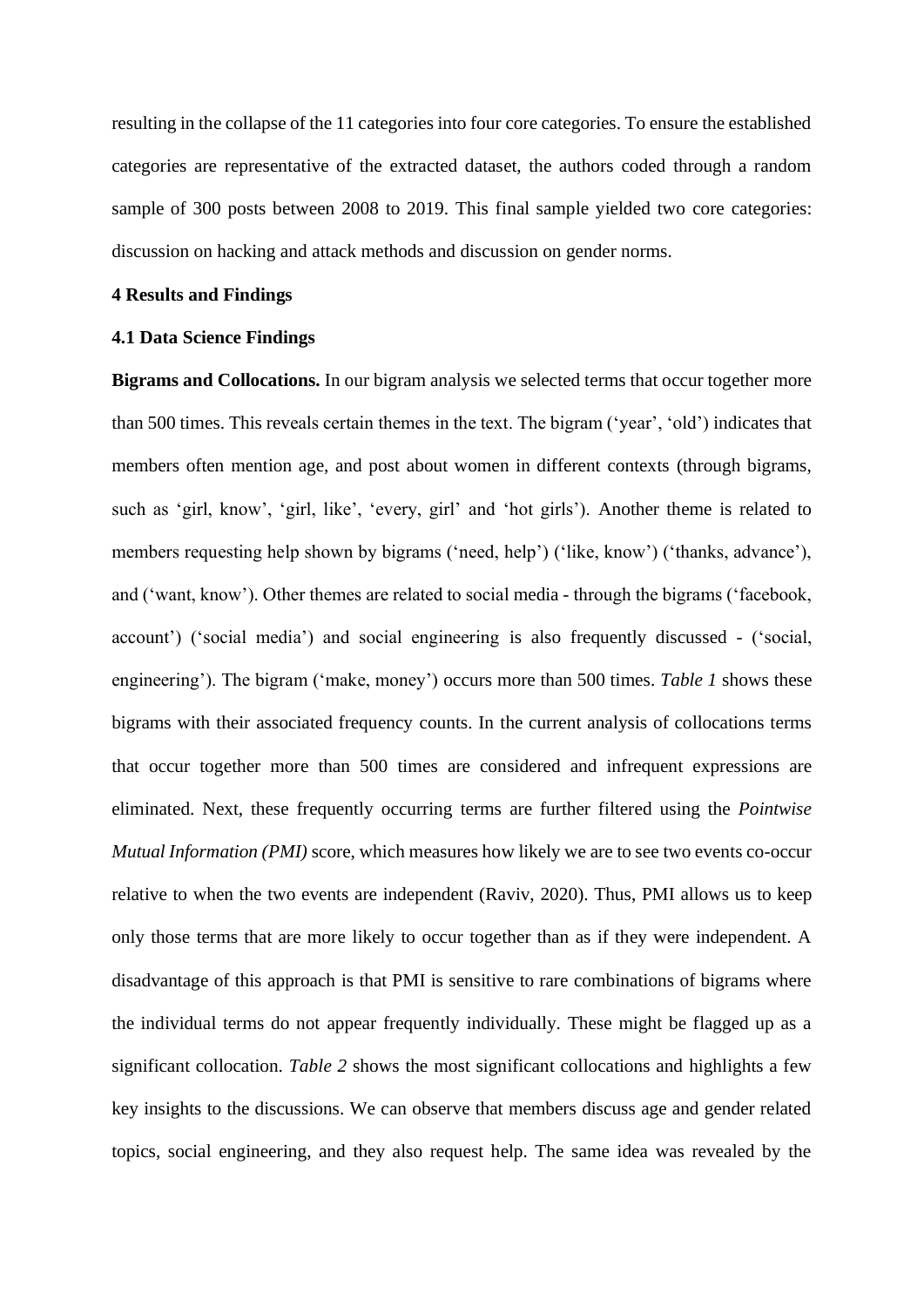analysis based on bigrams. For example, the collocation 'social engineering' reveals posts sharing knowledge about social engineering, which provide definitions, discuss purpose and basic methods. A subset of the posts covers topics related to human manipulation. These are opinions expressed about women who are 'experts at social engineering', advice given to women on how to apply social engineering techniques against their partners, and some members posting about applying social engineering to find a partner or to influence women to give out private information. Social engineering is also discussed as a technique applied in eWhoring, which is detailed in Section 4.2.2. Video games are mentioned in multiple contexts including it being an interest of members similarly to hacking, opinions on whether women play or do not play them, and their effects on children and social skills. The collocation 'United, States' reveals discussions and opinions about politics and history. Analysing the context of the collocation ('thanks', 'advance') shows that help is requested not only in technical questions. Most posts are requests for download links of images of women and image packs related to eWhoring.

**Topic Modeling.** We chose a 10-topic model for both of the documents based on the collocation ('social', 'engineering') and the collocation ('thanks', 'advance'). *Table 3* and *4* present the respective topics that were selected, and the words associated with each topic. The topics were established using domain knowledge and by reading related posts. The words we deemed most significant are highlighted in bold. The first topic we identified involved individuals discussing joining up to a particularly popular forum group. A second set of topics contained posts concerning *eWhoring* (a low-level form of cybercrime where stolen or purchased nude photographs and videos of women are used to scam men) - a form of human manipulation and social engineering. Members share tutorials and experiences including the amount of money they make. eWhoring methods and using remote access trojans (RATs) in particular present topics on their own within this set. The word "traffic" is mentioned in the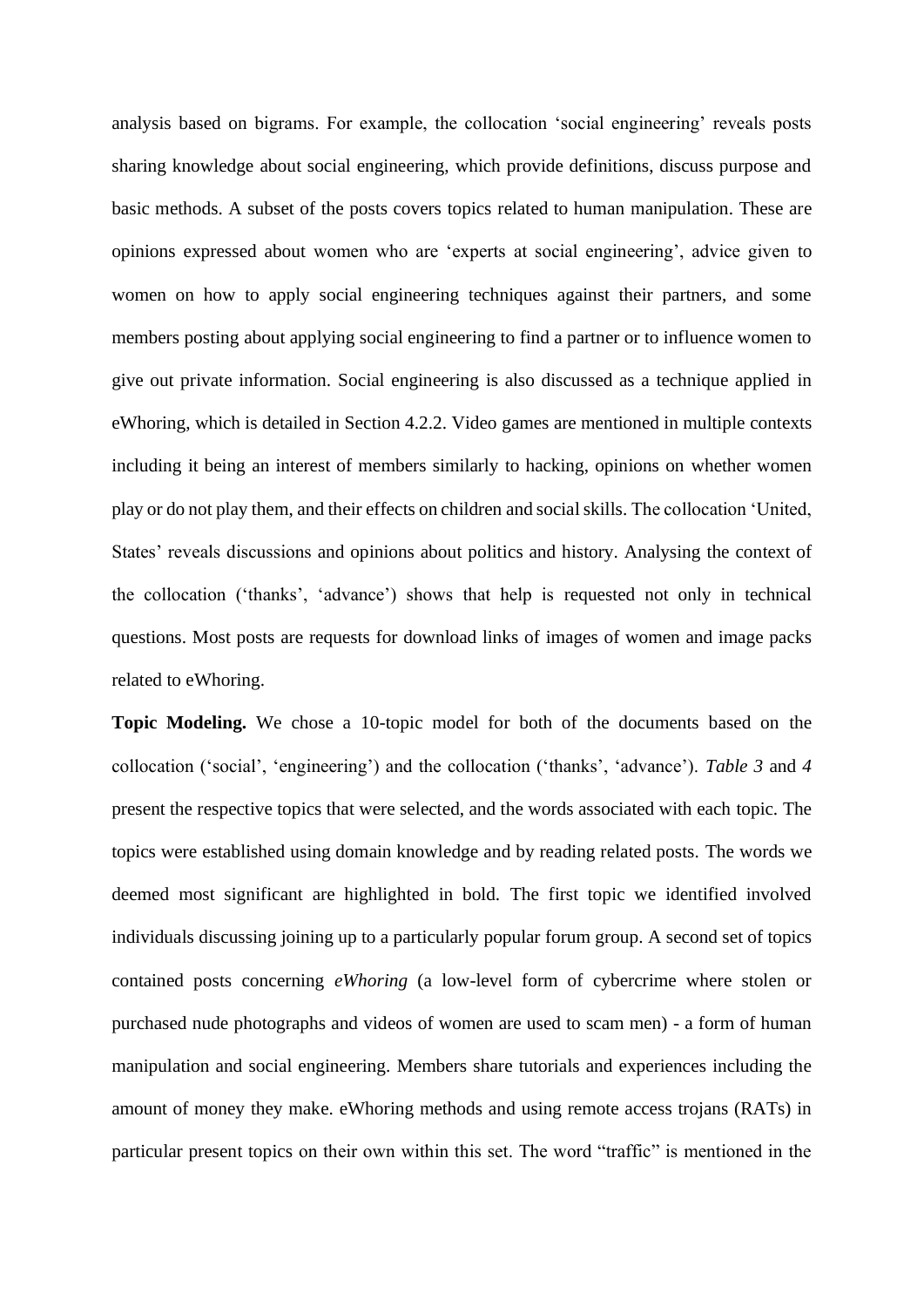context of social engineering, in particular generating eWhoring traffic, or a steady flow of men to scam: "*You are lazy to catch a guy via Social Engineering mate. No one willing to buy from you if you say ""sell"" on traffic sites because people think you are fake, bot or scammer. If you can verify yourself you are a real girl you can sell directly on sites*" (Quote 1).

A third topic we identified is 'Information gathering', which discusses techniques hackers can use to obtain information on their targets (generally women) as part of doxxing: "...*Through this simple search I found out enough information to steal this girl's identity*" (Quote 2).

The topics presented in *Table 4* centre around requesting either technical or relationship advice. As shown by the following quotes, while some of the advice is specific to eWhoring, hacking techniques related to accessing partners' accounts are also discussed.

*So my request is for someone to edit pictures of hot girls i know into making it look like they are wearing a particular strip...* (Ouote 3).

*hello, im new to hacking and i want to know how to spy on my girlfriends computer. I want her passwords and anything she types...shes very easy to trick so... Also would love to know about spying on her cell phone* (Quote 4).

Pulling this analysis together, we argue that these 'data science' methods are a useful complement to more targeted qualitative research on very large datasets, clearly identifying a series of important categories of discussions as a set of initial concerns and themes to act as sensitising concepts for our qualitative investigations. Accordingly, we now move on, with these discussions in mind, to our more detailed qualitative analysis.

#### **4.2 Qualitative Results**

The modified grounded theory method was used to explore general topics and discussion with a gendered lens. Two core categories emerged from the inductive approach: discussion of hacking and attacks and discussion of gender norms. These categories provide an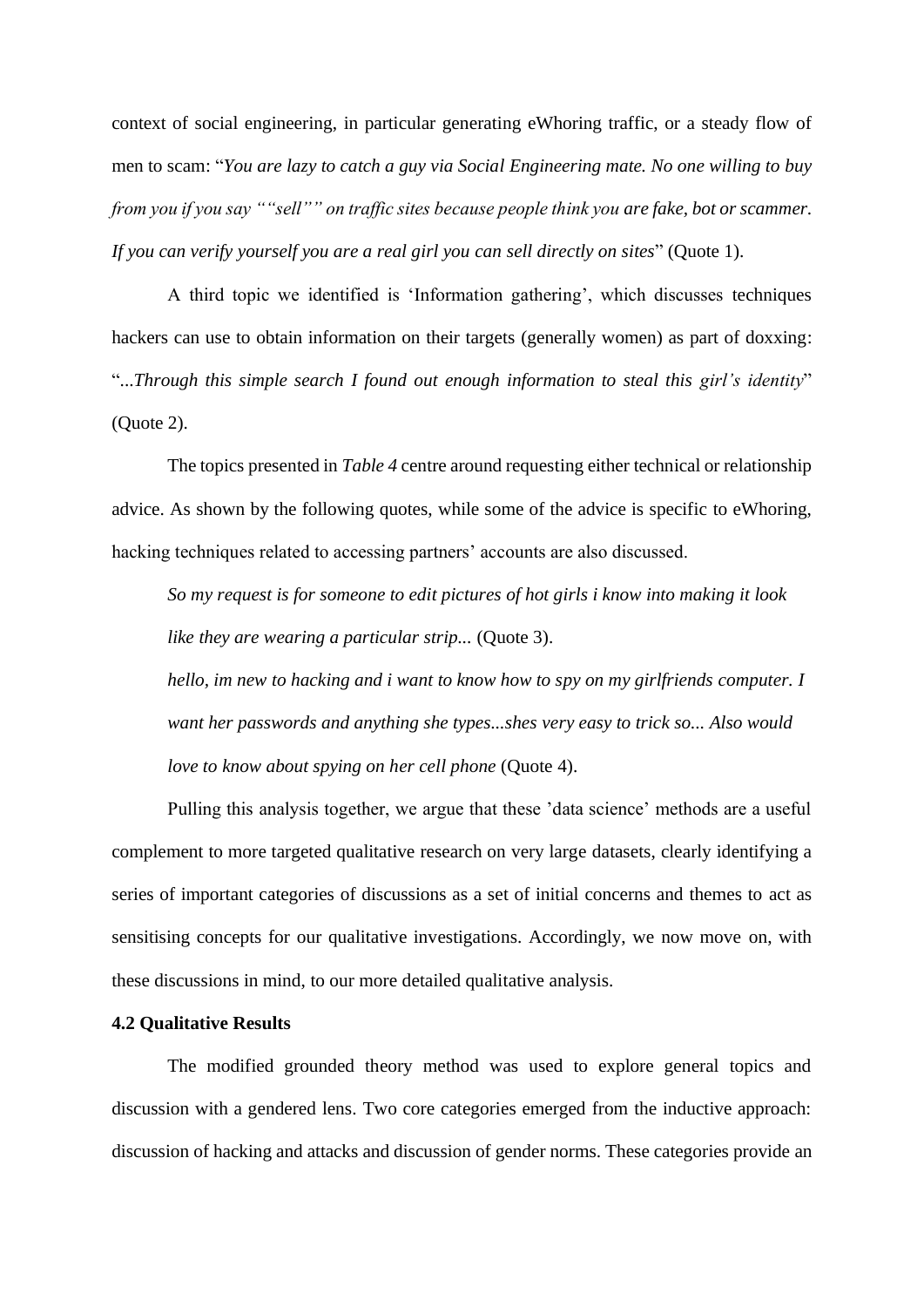overview on the discussion of gender within this cybercrime subculture, with an emphasis on the role of women in general and illegal online activities. Quotes from the randomly drawn samples are included when appropriate. We flag up here as a note to readers that (although we have redacted swearing), the quotes we use contain some offensive and violent imagery.

### **4.2.1 Stalking and gendered victimisation as a point of initiation**

Our first finding was particularly striking, and came out immediately as we engaged in qualitative analysis of the data. It was identified that there are a large number of people whose first interactions with the forum are in the service of attempting to harass, stalk, or bully women, who were often, but not always, intimate partners. The majority of the posts which we observed were men asking for advice or help in hacking a woman's account. We provide some illustrative examples of the posts below:

*I wanted to hack my girlfriends AIM MSN accounts because, sadly I think she's cheating on me...*(Quote 5).

Very occasionally, we observed cases of a woman wanting to hack a man's account. While hijacking and stalking fulfils a legal definition of cybercrime (and is clearly harmful), these efforts are generally not technically skilled and as a result, they are considered a fairly low-status activity on this forum:

*The other day i was looking at the member list and i realized how many members just left [Forum Name] , Just Like That, and i dont like that!...most new members just go on and start posting spams,like demands and hack this, hack that.. when you start spamming you'll see the taste of hacking , i mean of the real hacking, not Real Hacking , but the hacking that you've never seen before.*..(Quote 6). *You are the 10 000 000th f\*\*\*\*\*\* person who just wants to come and hack his girlfriends myspace or some shit and run off* (Quote 7).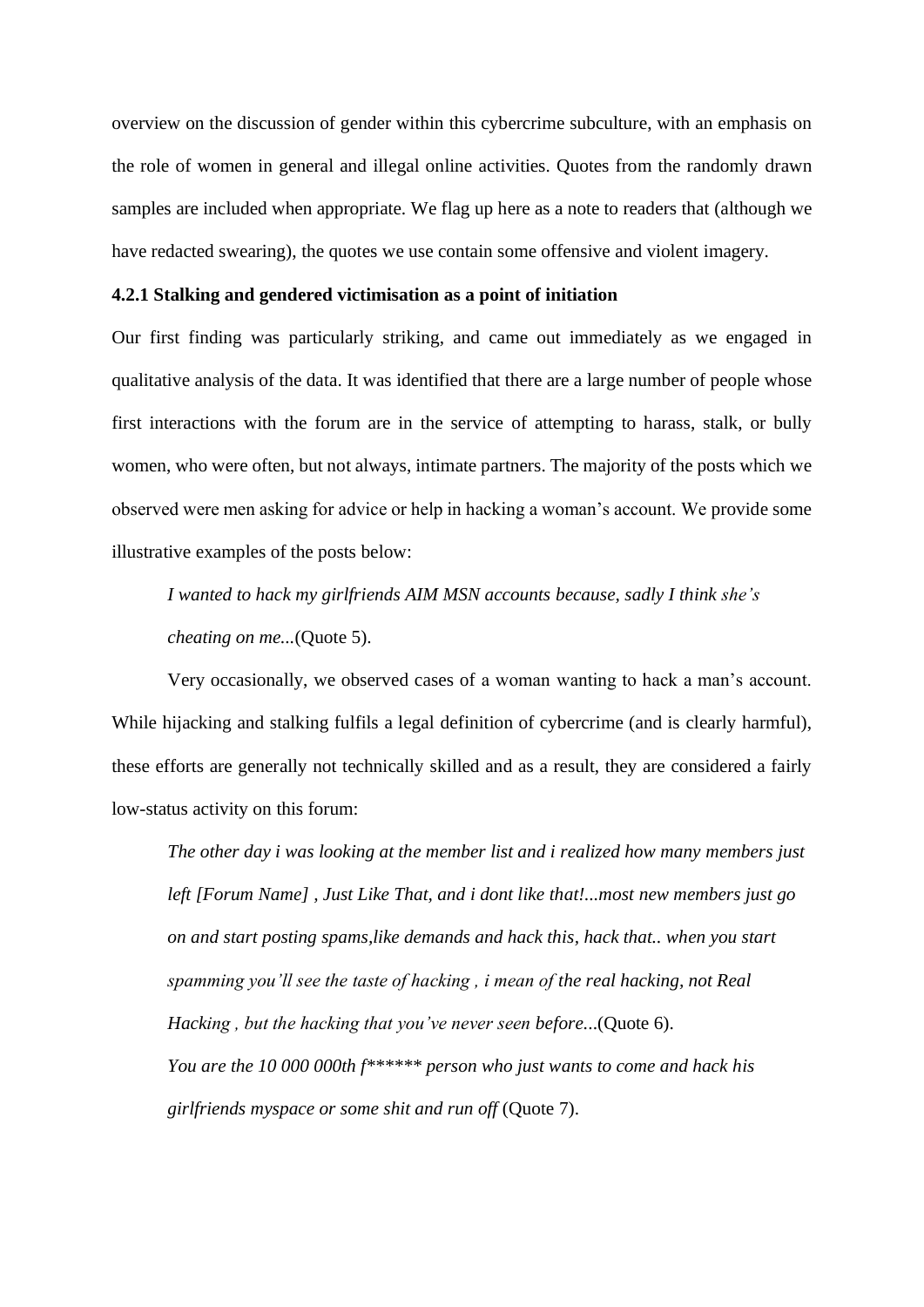From the first user's perspective, such a request is not "real hacking". This is consistent with current understanding on hackers' norms of having an intimate relationship with technology and maintaining a high level of curiosity and desire for new knowledge (Holt, 2007; Jordan & Taylor, 1998). Simply asking for help without demonstrating interest is inconsistent with the norms of the hacker subculture and therefore such behaviour is looked down upon and discouraged within the community. These posts suggest that requests for help on harassment and stalking are points of introduction to hacking for some forum members. However, with the lack of respect from more senior members of the community, these beginners and newcomers are confronted with the possible anxiety of their identity as hackers, especially since these practices were not 'real' hacking practices.

## **4.2.2 Gender as a resource and a risk in cybercriminal practices**

When it comes to the types of attacks and practices discussed in the forums, our research has found that there is a substantial subcategory of 'low-level', or less technically-skilled cybercrimes which involve either targeting women, or the use of performed femininity as a resource for the completion of illegal or harmful activities. These are generally well documented forms of cybercrime which have been well-covered in the resource literature, though generally not in the context of a set of gendered cybercriminal practices. The main categories which have been identified are presented below.

*Harassment.* Harassment was one of the main types of attack described in forum discussions. It is notable to mention that this type of attack is mostly used against women (Caines, Pastrana, Hutchings, & Buttery, 2018a). One of the most characteristic ways of harassing women is described as blackmailing after taking screen shots on webcam: "*I use to have so many girls on webcam and the only thing I could do was take a screen shot . . . Blackmailing them is the best"* (Quote 8). Another example is using a picture to spread rumours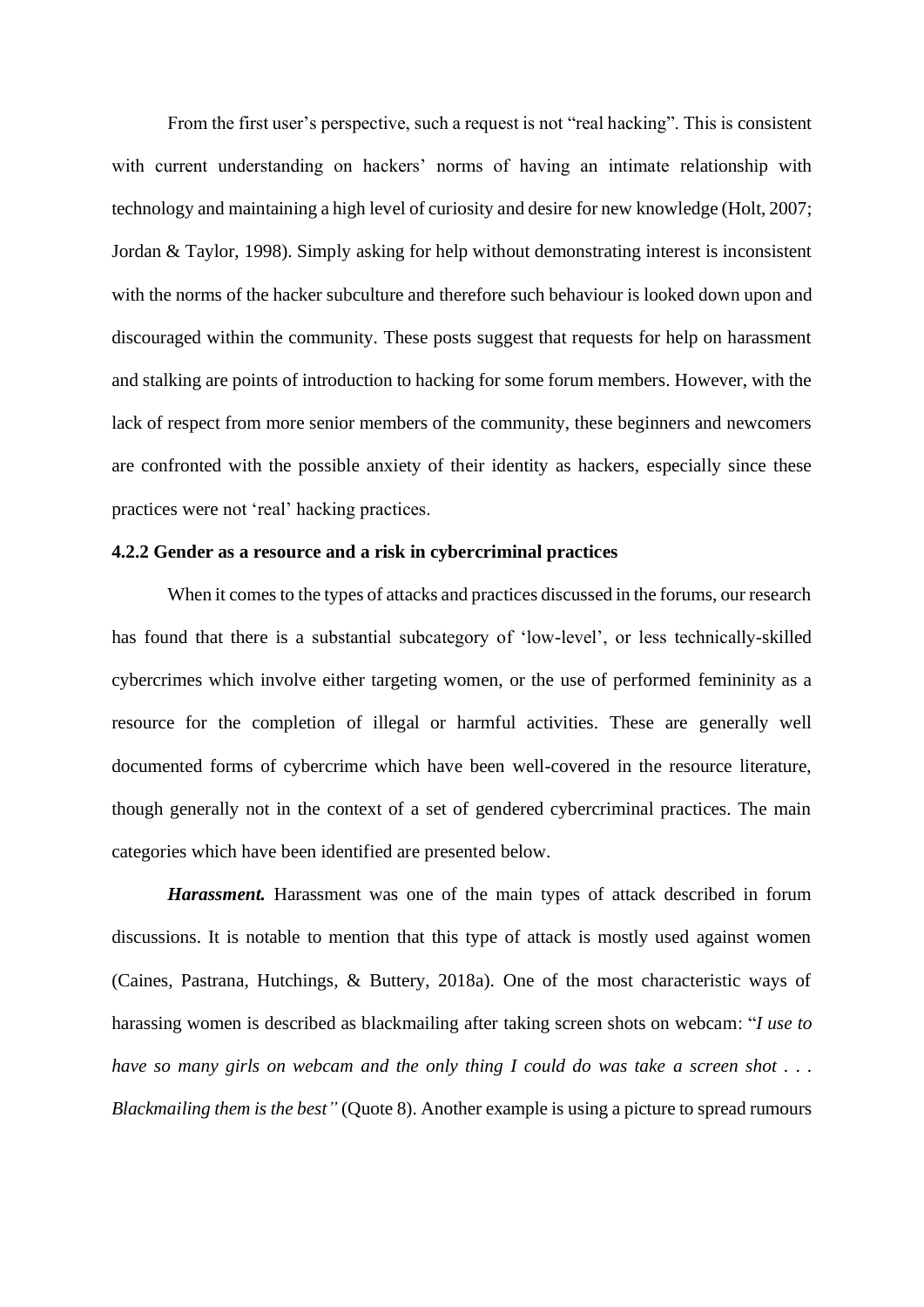about a girl: "*this guy has a picture of my girlfriend and he is spreading the picture and telling everyone that my girlfriend is his own*" (Quote 9).

*Privacy breach.* Breaching privacy is also a type of attack discussed in hacking forums. It is quite interesting that one of the main topics that emerged in relation to privacy breach is that of hacking into the account (mostly Myspace, Facebook, Ebay and email accounts) of the significant other. The main reason for that is either to identify if the significant other is unfaithful or as a type of revenge. An example is:

*You should have used the last girls' myspace account and sent spam messages to all 289 of her friends to get her account suspended for TOS [Terms of Service] abuse* (Quote 10).

*eWhoring.* eWhoring is an emerging form of less-technical cybercrime, as documented by Hutchings and Pastrana (2019). It involves the use of stolen or purchased images and videos of women to defraud (largely) men online, who are tricked into handing over money in exchange for what they believe is an online sexual encounter with a woman. These men are occasionally blackmailed by the person committing this crime once the deceit has been unveiled. We observed a considerable amount of references to this activity. For example, "*I ewhored on a page, for almost 6 months now, every time there is retard who writes to me and its the same person*" (Quote 11).

**Photobucket hack.** One of the most discussed hacking techniques is stealing user information and photos from Photobucket, a website which hosts private photo albums of customers including sexually explicit images. Thus, attackers can potentially use this as a tool for sextortion or blackmail as shown by the following post: "*Blackmailing them is the best, I use to trade nudes off a website with other guys*" (Quote 12)

*Social engineering.* While media accounts of hacking focus on its technical dimension, in fact, much of hacker practices are targeted at weaknesses in social systems and human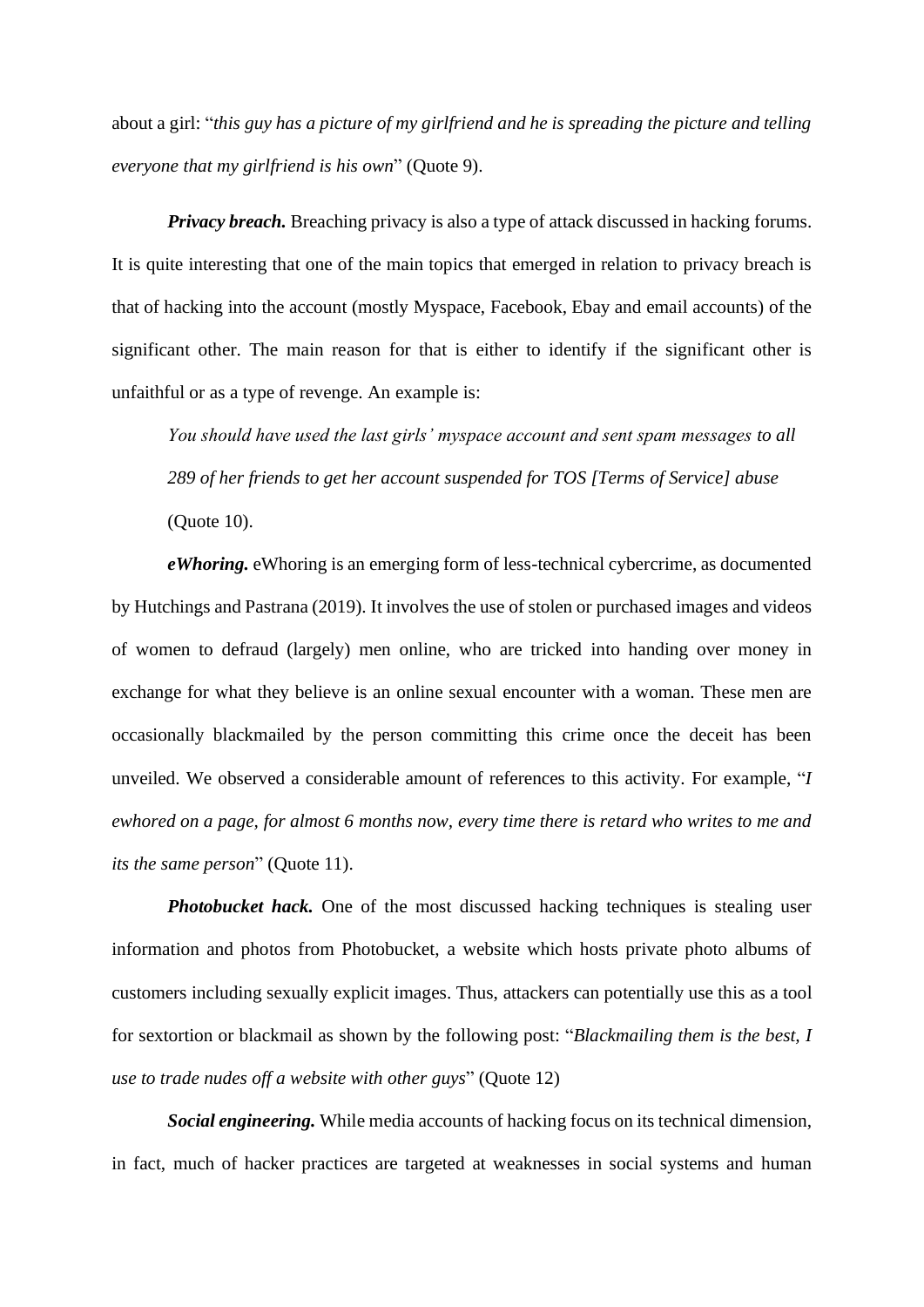psychology (Rusch, 1999; Hancock, 1998). Known as *social engineering*, this method has been a common way to exploit systems, organisations, and institutions, using subterfuge, blackmail, and manipulation to gain access. We found a range of examples, which explicitly mention women, either through the affectation of femininity in the pursuit of attracting or manipulating a target, or with women as explicit targets: "*Seems like social engineering might be your best shot. You have to take every bit of knowledge you have about this girl and use it"* (Quote 13) and "*Just try to link something on your profile to attract people. Like cute girls is my favorite acc [account]for phishing" (*Quote 14). One of the main techniques of social engineering we identified is creating a fake account and pretending to be a girl. As a forum member describes: "*for example you could get close to someone pretending to be a woman interested in him or something... and then offer to send him a nude picture of yourself and send him a picture you found on the internet but bind that picture with a keylogger. That's just an example to give you an idea of what social engineering is*" (Quote 15).

We also identified advertisements for fake women's accounts. For example: "*Looking for a stat instagram with a girl or luxury niche with around 10k followers my budget is around 80- 100 dollars"* (Quote 16).

Therefore, gendered performances of stereotypical femininity are used here as a way to attract someone's interest and manipulate them, becoming a victim of social engineering. Interestingly, it is identified that also within the hacking forums, someone might use gender pretending to be a girl in order to convince hackers to provide their help in hacking an account, as shown in this post:

*No one would ever help a guy out because they think he was some lamer' Or something along those lines* (Quote 17).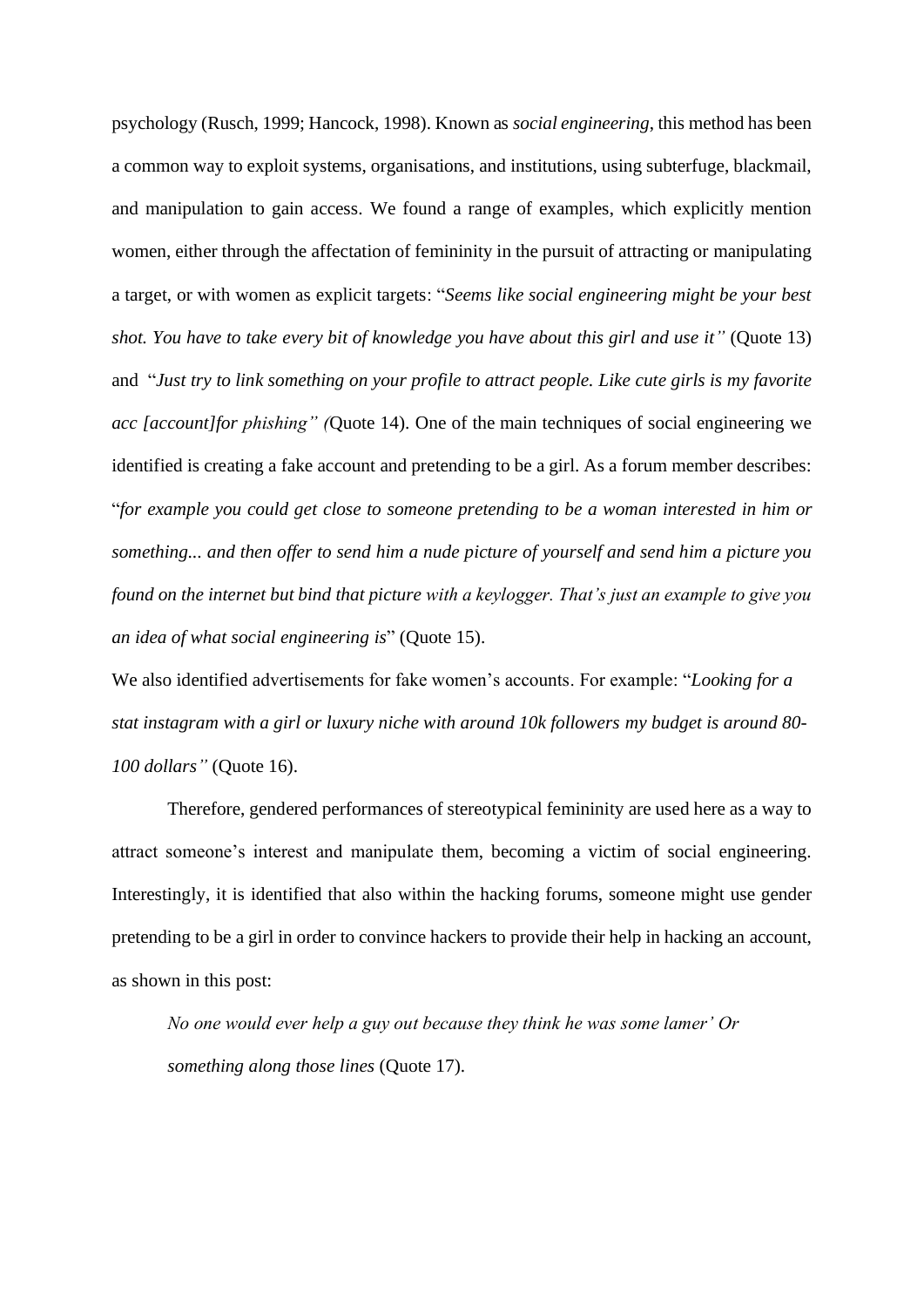Additionally, using a woman's name is quite common such as "Cutie" or "Baby girl" as a way to convince others of being a woman. This has been previously identified in Hutching's et al.'s (2019) studies of eWhoring.

*Keylogger.* Keylogger, a type of surveillance technology used to monitor and record each keystroke typed on a specific computer's keyboard, has also been identified as one of the main methods in hacking (Creutzburg, 2017). As mentioned above, social engineering might be used as a method facilitating keylogging. Often, a keylogger is used in order to hack the account of current or previous significant others. For example:

*send him 'pics of yourself' that you will merge with a keylogger formerly. Search around for some new keyloggers*. . . (Quote 18).

*yea dude bind your keylogger to a picture or song, go google for a file binder and then bind the two together and send it to her via e-mail.....I got my girlfriends email password without even trying that way* (Quote 19).

*Remote Access Trojans (RATs).* As described in the type of attack section, Remote Access Trojans (RATs) were suggested as a method for breaking into an account and breaching privacy. Attackers use RATs not to hijack their targets' computers and, in some situations, sextort their victims. First, these are inexpensive and simple to deploy, no sophisticated technical skills are necessary, and a variety of forums and websites provide tutorials on the subject. Thus, this method is suggested to newcomers as a method to breach their significant other's account or computer. RATs are commonly used to target women, either for abuse, stalking, harassment, or to collect images used for blackmail or eWhoring (Hughes & DeLone, 2007; Halder, Jaishankar, & Jaishankar, 2012; Southworth, Dawson, Fraser, & Tucker, 2005).

### **4.2.3 Gender norms and access to 'hacker' identity**

In addition to sharing tools and knowledge, posting requests for services, and discussing cybercrime or hacking, the forum also contained a substantial amount of general discussion,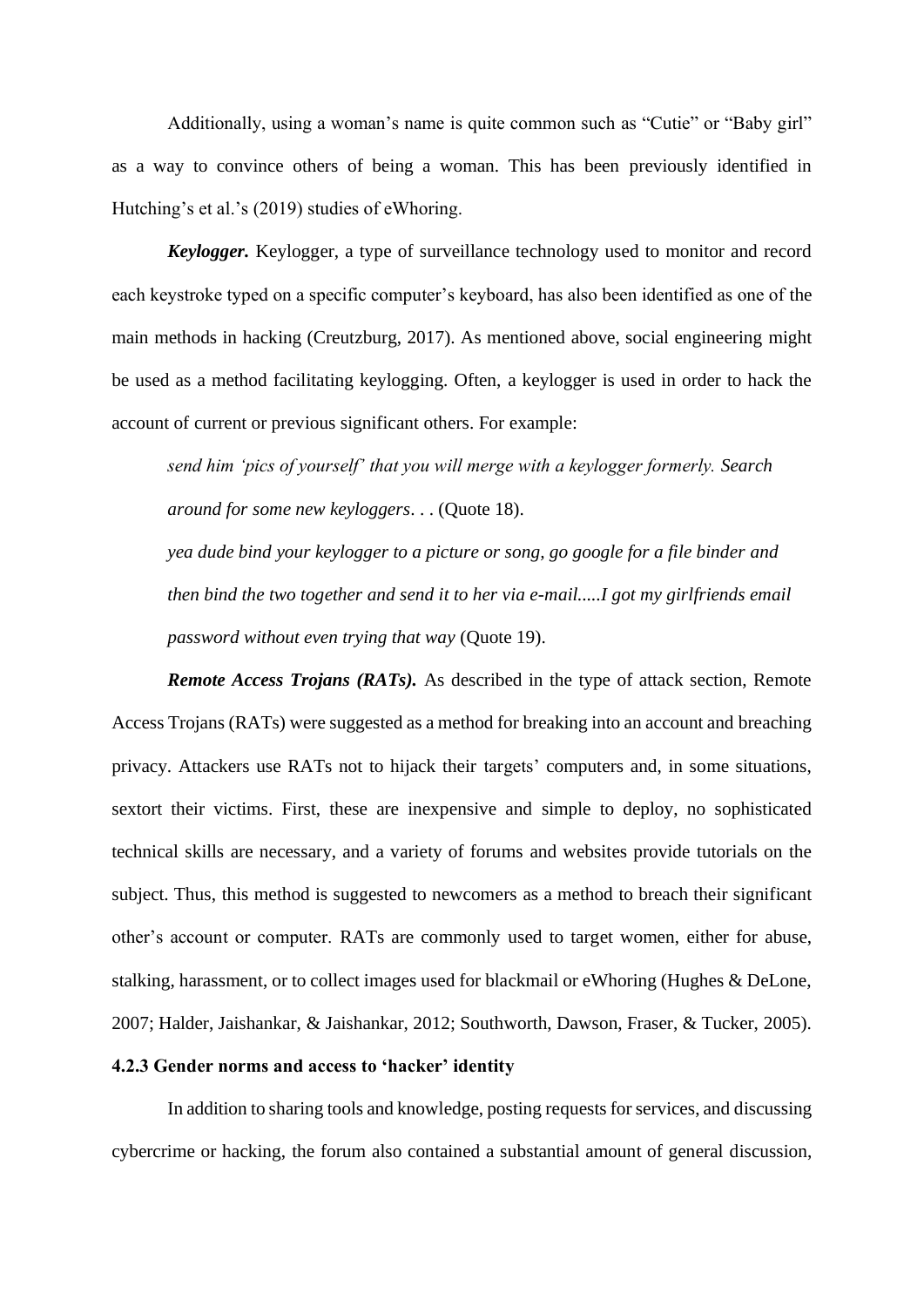acting as a place where the community could interact with one another. Gender, in particular the reinforcement of norms about the social construction of men's and women's identity, played an important role in these discussions. This sub-category encompasses a variety of posts. The first group of posts centred around the topic of gender and sex. The majority of these posts were from the year 2008 and onward. In these posts, there was an openness in the discussion of sexual acts and fetishes. A small number of these posts were explicitly homophobic, identifying undesirable acts as 'gay' in the puerile, 'locker-room' use of the term. Interestingly, this notion of 'gay behaviour' was challenged by a woman member: '*And btw, since I'm not too homophobic and a girl, I can handle the gayness of the post. And what does it even mean, "looks gay"? When did you become an expert?'* (Quote 20). Overall, though, posts were male-centric where discussions of gender roles and sexual acts were in relation to men. This lean towards men in content was evident in the second group of posts focusing on the discussion on social interactions between gender ranging from friendships to relationships.

The content of posts prior to 2008 mainly revolved around the discussion of relationships, with an emphasis on trust. This is expected given the high numbers of requests on hacking into significant others' accounts. However, the content of the posts from the year 2008 and onward shifted towards requests and advice on social interactions: "I*f you "want a girlfriend over the summer", we have to be clear that you shouldn't like her solely because you want to be able to say that you have a girlfriend....Now on to actually asking her out: Girls enjoy confidence in guys. So, don't even think about asking her out via a telephone, etc...."* (Quote 21).

This advice and content demonstrated the negotiations and discussions on appropriate social interactions. On one hand, the poster of the quote indicated appropriate behaviours within relationships, such as the right reason for starting a relationship. On the other hand, posters often drew on generic and stereotypical views on gender, as illustrated in the above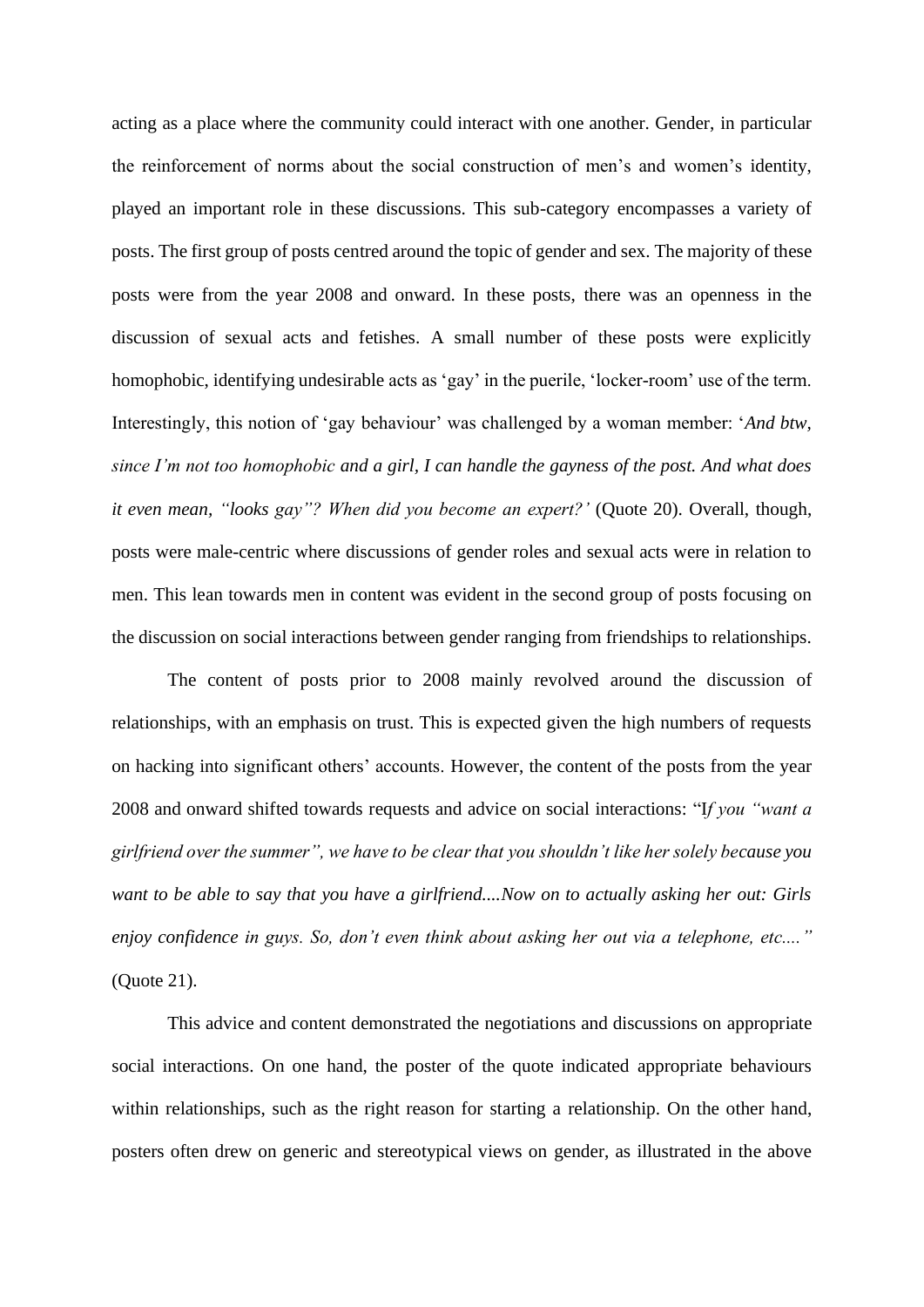poster's mention of girls' preference on confidence in guys. Some of this advice were rooted in negative assumptions, such as women's preference for the 'bad boys' (Quote 22), or when discussing men's requirements of girlfriends (Quote 23).

*make her jealous... kiss ur new girl passionately infron [in front] of her, and talk to her about sex stories etc... she will hate it, but just seem oblivious to the fact u used to be together... she will be crawling back to u in no time...* (Quote 22).

*lol, any chicks rule as long as they are not fat or sweaty* (Quote 23).

However, not all members of the forum shared such negative views on women and relationships. A small number of posts expressed their concern on the gender roles of women. These quotes showed that there was some pushback on the dominant public discourse in the forum, which reflected the masculine, even misogynistic, dynamics within the community: "*F\*\*\* those who think women are nothing but sex Machines. That you can beat them up anyway you want. They have an equal right in the society and I was never in that impression that they are weak*" (Quote 24). This speaks to current findings on the masculine nature of the hacker subculture (Holt, 2007; Jordan & Taylor, 1998; Steinmetz et al., 2019). However, there appears to be some negotiation and discussion on the definition of masculinity and acceptable masculine behaviours towards women.

Humour and sarcasm also played a prominent role within the samples (as has been wellestablished in studies of hacker communities) (Coleman, 2014). Some of these posts were misogynistic in character, such as sexualising women and making fun of violence against women. In her study of doing gender in online environment, Kendall (2000) found that participants expressed support towards hegemonic masculinity through the use of jokes and sarcasm about women's status as sexual objects. Hegemonic masculinity refers to the prevailing masculinity that legitimizes hierarchical gender relationships between men and women (Messerschmidt, 2009). More commonly, humour and sarcasm from the samples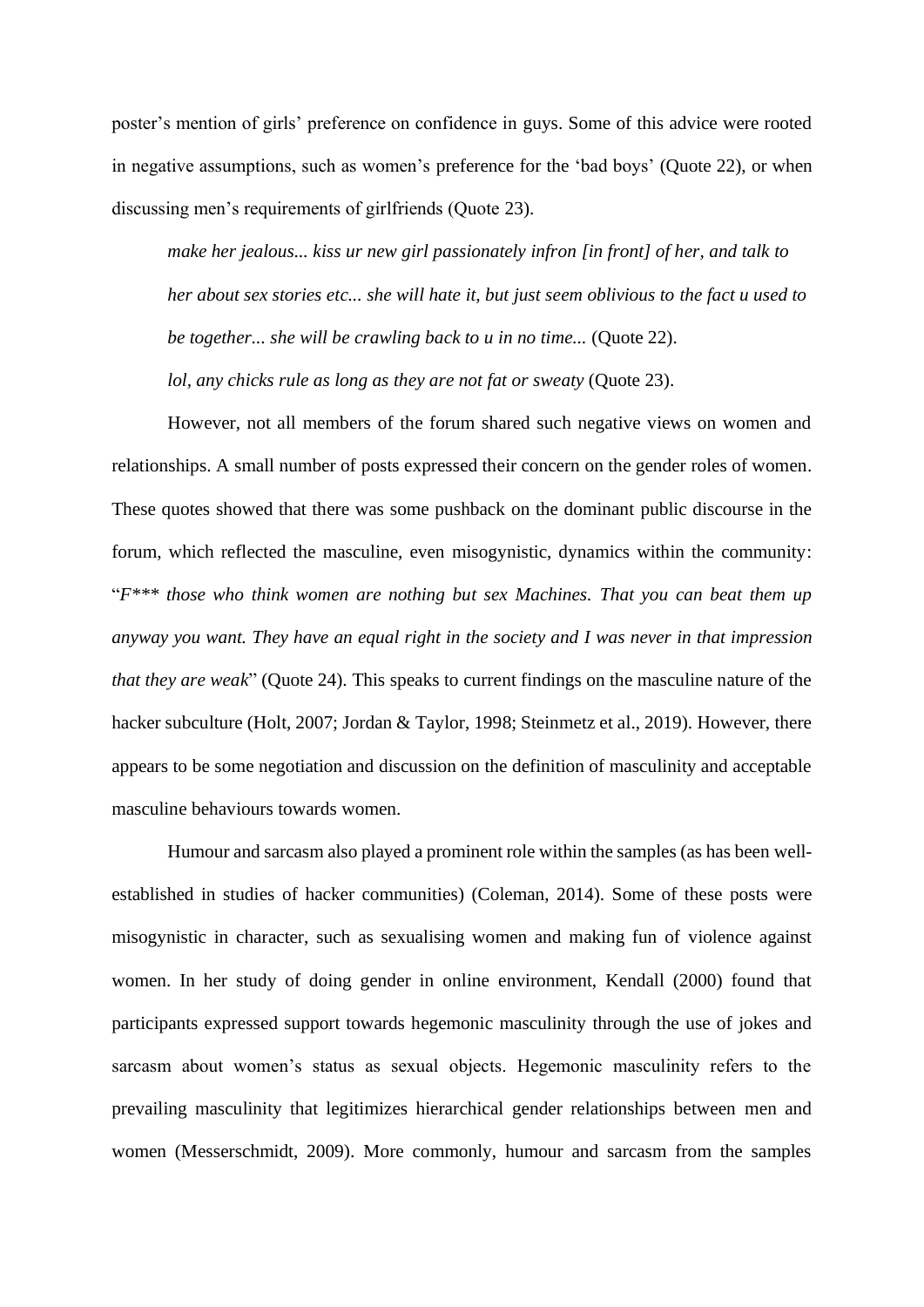portrayed women as the lesser gender. This is often tied to ideas about hacking and technical work, framing it as intrinsically masculine: "*A women meets god and after short conversation with him god grants her three wishes: She first wished to be the smartest women in the world... god granted this to her. Her second wish was to be 2 times smarter than she is... god granted this to her. Her third wish was to be 4 times smarter than she is... and god turned her into a MAN*" (Quote 25) and "*Hacking is like sex. You get in, you get out, and hope that you didn't leave something that can be traced back to you*." (Quote 26). With the first quote, men's intelligence, both general and technical, was framed as more superior than women's. In the second quote, women disappeared altogether when hacking and sex were associated together, suggesting the non-important role of women in the process and the masculine construction of hacking. In the posts we studied, users consistently framed hacking as masculine.

The association between gender and technology was present in normal discussions as well. There appeared to be the assumption that women are less knowledgeable with computer science and technical skills. This is evident when discussing women's roles as potential victims of hacking attacks: "*Chances are, your GirlFriend Is not a big Techy. And she wont know how they got deleted*" (Quote 27). In this sense, women were framed as perfect victims as they would fail to detect the attackers. Similarly, in a detailed tutorial on how to use social engineering, the poster made general assumptions on women's susceptibility to downloading external files: "*Claiming the exe is a picture (look above) will probably get most women*" (Quote 28).

The diversity in topics associated with gender suggest a shift in the focus and discourse of the forum and appears to be welcoming other views on masculinity. At the same time, discussions of these topics continue to sustain the biased views on gender. In general, there appears to be more tension between healthy masculinity and biased views on gender, suggesting that within an overall tone of misogyny in the community, there is minor push-back.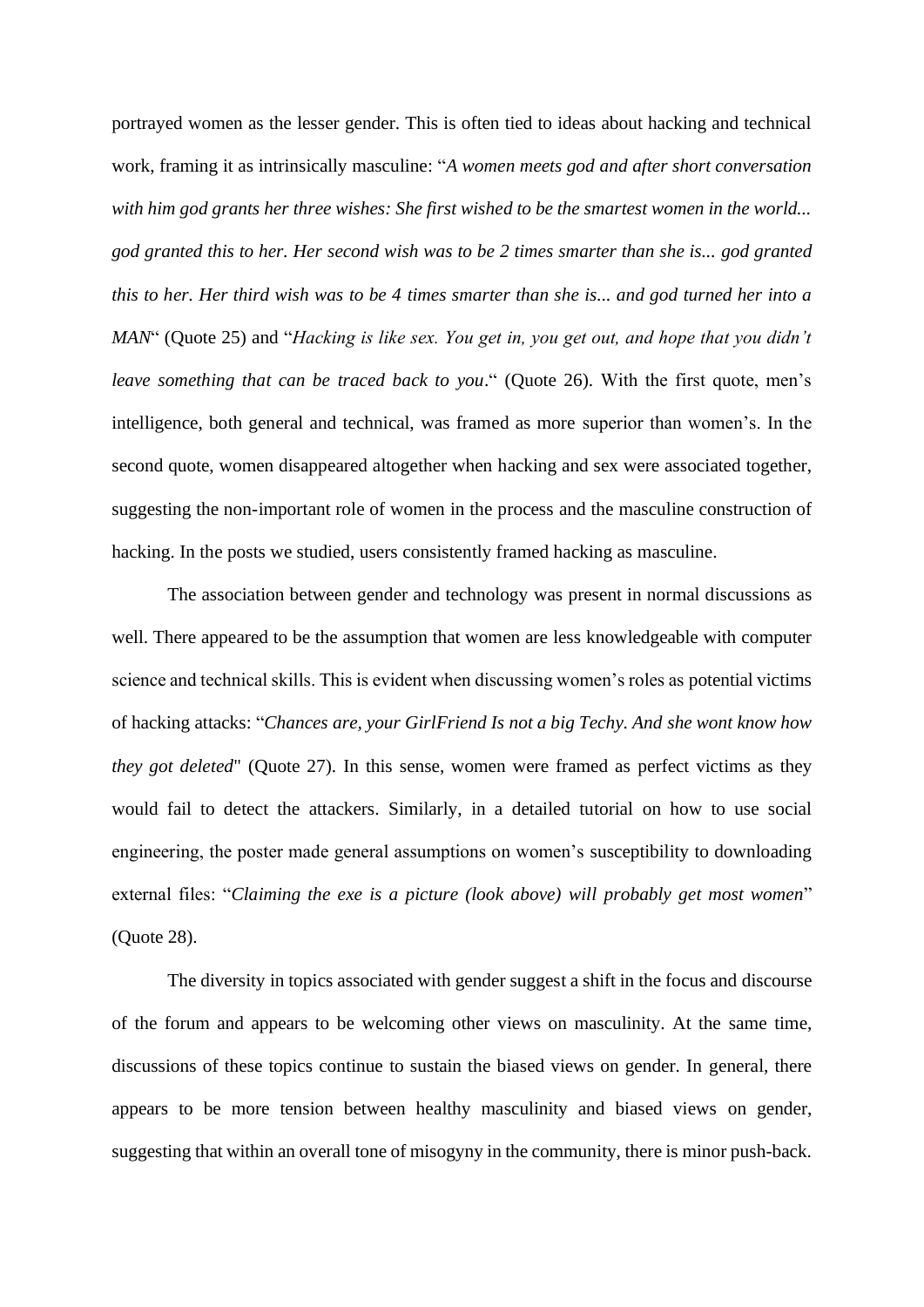### **5 Discussion and Concluding Thoughts**

Constructions of masculinity and femininity clearly play an important role in structuring the involvement and activities of at least a sub-group of the actors on the cybercrime forum which we studied. This research is both a deep qualitative study of attitudes, sensibilities, and norms, as well as a broad data science project which aims to establish these as reflective of broader dynamics and patterns within the forum community. We have engaged in this research as an interdisciplinary collaboration between computers scientists, psychologists, and criminologists. In this section, we discuss our findings and their broader relevance to criminological understanding of involvement in cybercrime.

How and why people become involved in cybercrime is an important topic of criminological research. Hacking forums have been identified as an important part of this ecology, where people can learn skills and become involved in communities, so studying them is of value. Previous studies have provided compelling evidence that online gaming may be a potential route into some forms of low-level cybercrime. This has gone on to shape policy responses, particularly in Europe, where organisations have developed programmes, such as the *National Crime Agency's (NCA's)* '*Cease and Desist*' project, which take a diversionary approach. These interventions target young people who start to show signs of engaging in cybercrime and low-level Computer Misuse Act offences.

Our findings suggest that, in fact, misogyny and toxic masculinity may be an even more important 'pathway' into cybercrime, and are clearly implicated in harmful behaviour within the gaming community as well (Quinn, 2017). We found clear evidence that the first interaction of many people with the cybercrime forum which we studied was spurred by a desire to spy on their intimate partner. These individuals come to the forum either asking for help, or trying to learn techniques and purchase tools to develop the capability to do this themselves. Although the discourse has later shifted towards request and help on social interactions with women in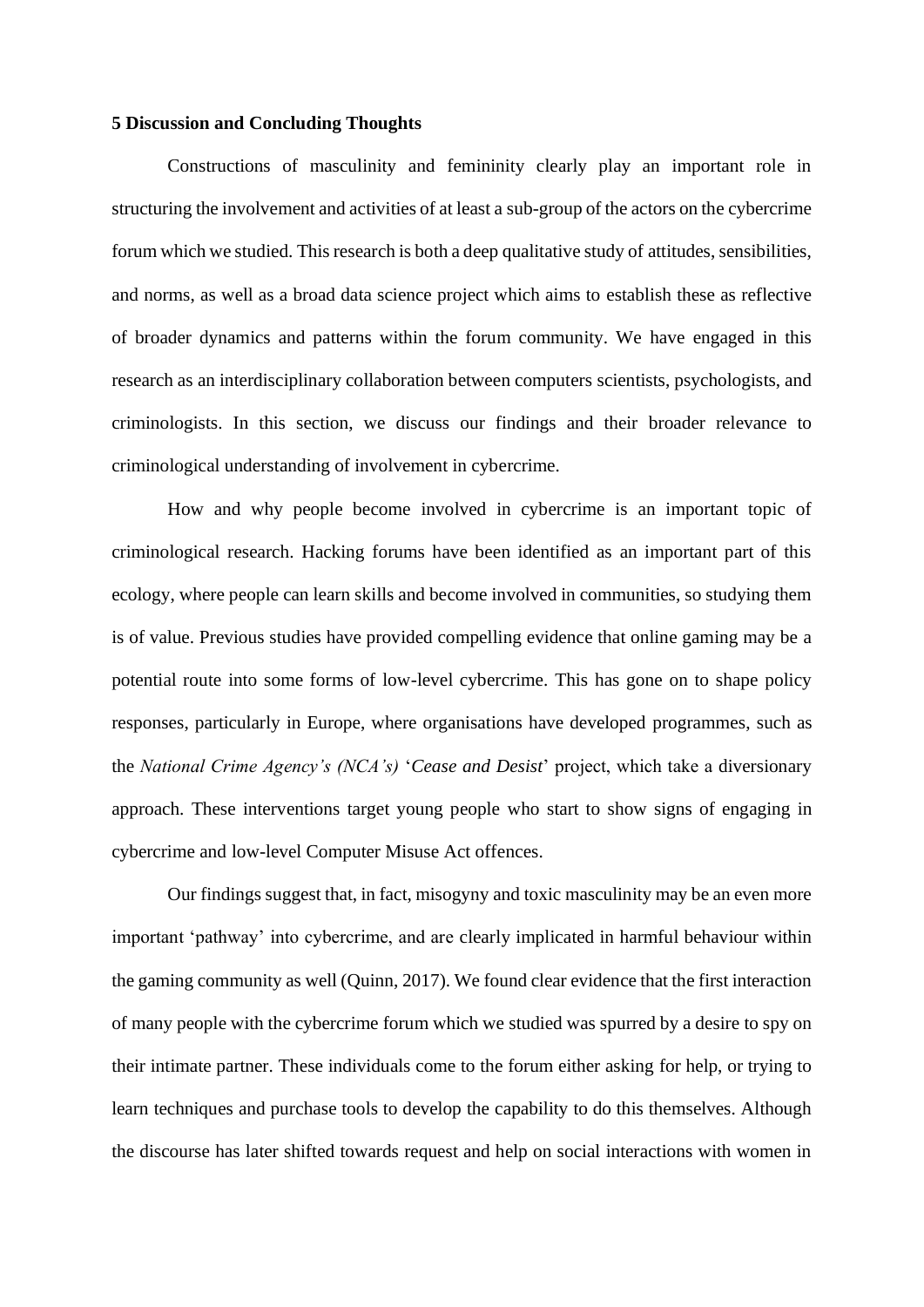the community, the nature of the discourse remained male-centric. Constructions of masculinity in these forums are clearly oriented towards dominant forms of masculinity and tied to the performance of male structural power. Once individuals become more acculturated to the life of the forum, there are a range of less-technical forms of cybercrime in which they can become involved. Few of these low-level or 'script-kiddie' kinds of cybercrime bear any resemblance to the technical work, which dominates their stereotyped view of hacking, instead making use of premade tools and basic social engineering.

Despite this, the idea of the 'hacker' as hard, technical mastery remains an important reference point for community self-identity, and one which is inherently bound to the construction of masculinity in this subculture. For these forms of crime, which can be moderately lucrative, gender and in particular the commodification of femininity, play an important role. That is in both initiation and monetisation well-beyond any technical elements. In many of these, women's sexuality and the performance of femininity is either directly exploited and commodified for financial gain (such as in eWhoring), used as bait for manipulation, or exploited for blackmail and harrassment (Hutchings & Pastrana, 2019). This sets up a striking tension within this forum community - they are bound to a self-image of heteronormative masculinity dominated by hard technical stereotypes of the male hacker. However, their everyday deviant activities often require the performance of femininity and a 'heightened' or stereotyped version of the heterosexual feminine role (and engaging in what might well be classed as sex work).

This tension is offset through the dominant discourse about women on this forum, in which misogyny appears to play an important part, with misogynist humour and 'locker room' jokes between boys. This fulfils a more important function in strengthening their involvement in the forum community and the hacker identity. Most of the actors on the forum, especially those who are newer to the site, have little technical expertise, and would struggle to fit their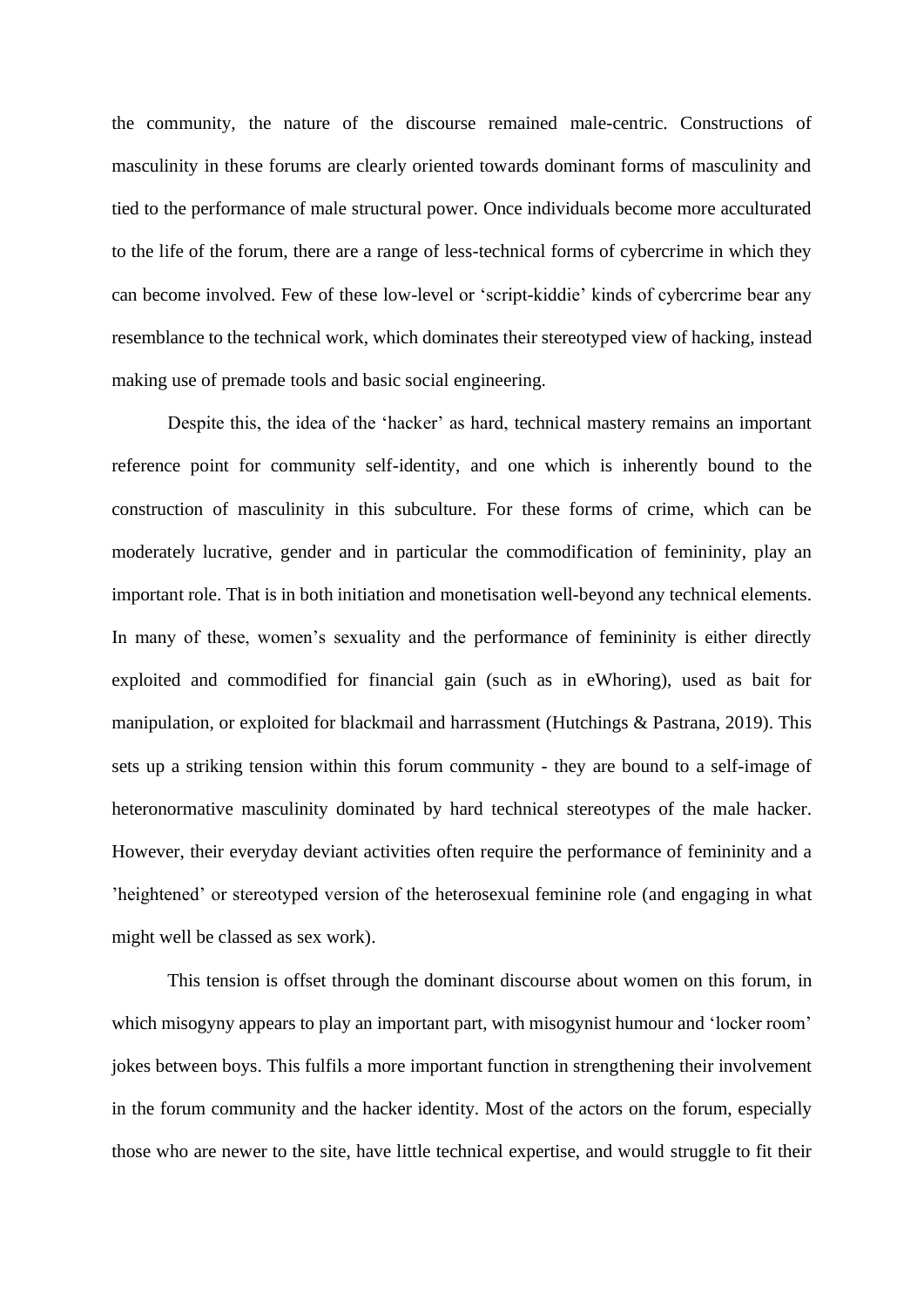own stereotypical construction of the 'hacker', at best using pre-made scripts created by others. Misogynistic humour plays an important role in buttressing their idea of themselves as a hacker and hence their claim to this subculture's construction of masculinity (despite their lack of technical ability). Construction of hacker identity within these communities is intrinsically gendered - many of the discussions we observed frame it as essentially masculine, the hard mastery and domination of technology. This hacker identity is put on a pedestal as an idealised construction of a particular (alternative) type of masculinity. Further, the objectification of women in this humour plays an important role in supporting the cognitive work and neutralisations required for them to turn their own constructions of femininity into a resource which they can exploit, through eWhoring and social engineering. As in Tanczer's extensive study of gender in hacktivist communities, this negation of women's hacking and technical ability serves to sideline them from 'hacker' identity (despite the many notable women hackers) and contribute to a restrictive construction of what forms of work constitute "real hacking" (Tanczer, 2016).

The misogynistic discourse and humour around femininity and women also ties well with Messerschmidt's (2009, 2013) development of hegemonic masculinity. In contexts where individuals or groups perceive their claims to masculinity to be threatened or challenged, there is a tendency to resolve to violence to assert masculinity over the perceived subordinate group. With the current study, misogynistic humour and discourse is an easier path towards the ideal identity of "hacker", especially for those less-skilled individuals in the community. For individuals who are more capable or closer to the "hacker" identity, such behaviours are unnecessary and may explain some of the push-back we observed in the results.

There are clearly many distinct ways in which gender is being drawn on by people in this community as a way of making sense of the kinds of 'technological' activity in which they are involved. It is important to note that this is only a partial perspective. We explicitly carried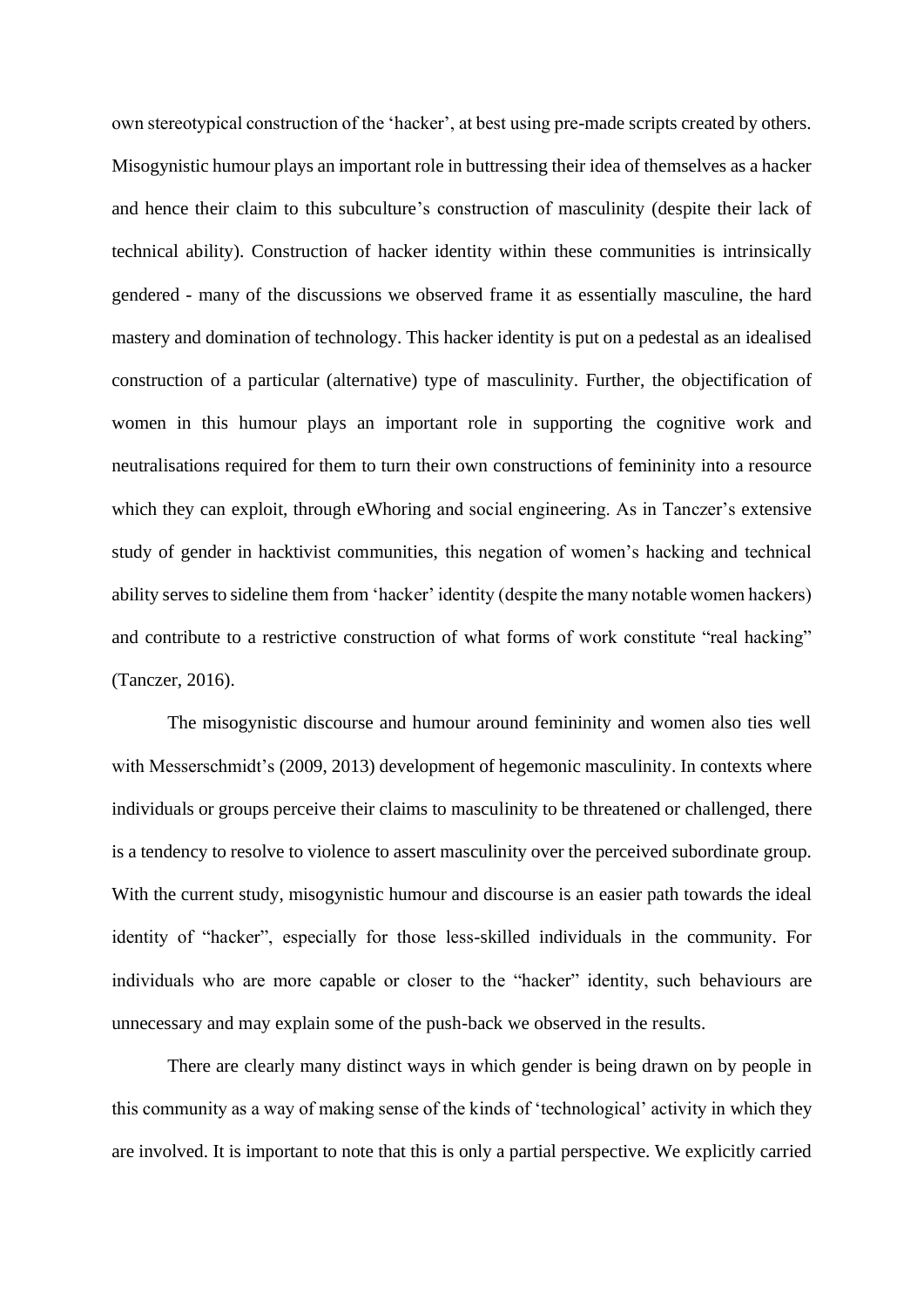out our qualitative and quantitative research on posts which mentioned women. Therefore, these findings are not necessarily reflective of the broader communities of interest and practice on this forum. What we have identified, however, is a substantial subsection of the life of this forum for which a 'toxic' form of masculinity is a crucial factor in initiation pathways, social norms, and the mechanisms through which they carry out their illegal activities. It is important to note that this is not reflective of 'hacking' in the round; in fact, very little of the phenomena we observe bear more than aspirational links to hacker practice. Crucially, our findings from the data science work establish that this is representative of a sizeable subgroup of activity on this forum, whose composition, kinds of activity, and internal differentiation accords with the characterisation we establish in our qualitative work.

Finally, we argue that the approach we have taken to this research represents a useful methodological innovation for conducting qualitative research on extremely large text datasets. Using a combination of data science and traditional qualitative methods, we took a very large database of several million posts and managed to conduct meaningful qualitative research on it. We suggest that our approach could prove useful for others attempting to do research on these large datasets of forum posts. These findings also have immediate policy relevance. While intervention approaches such as the NCA's Cease and Desist program attempt to divert people at risk of becoming involved in cybercrime, explicitly targeting gaming as a potential entry point, in fact, our analysis suggests that this may miss some important factors for the kinds of actors we observe. These interventions may not be addressing some of the root causes which lead to involvement in cybercrime (and which underlie much of the harms we observe) - misogyny and toxic masculinity.

We argue that, if such interventions are to succeed, it makes sense to include elements of relationship education and positive visions of masculinity and of women, explicitly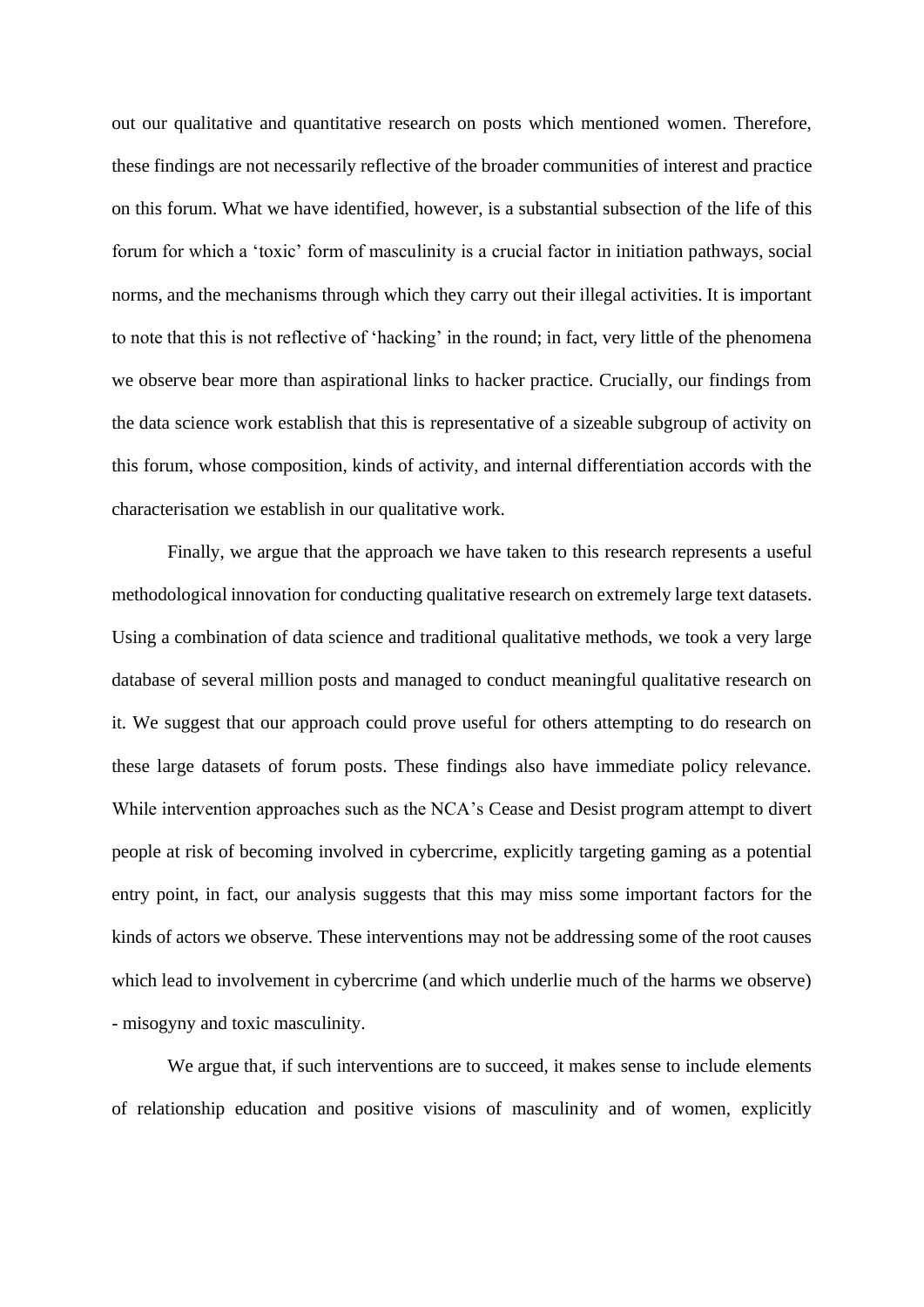countering sexist narratives about women. Feminist pedagogy and activism may well be a crucial starting point for addressing low-level cybercrime.

## **References**

- Bachmann, M. (2010). The risk propensity and rationality of computer hackers. *International Journal of Cyber Criminology*, *4*(1&2), 643-656.
- Barlett, C., & Coyne, S. M. (2014). A meta-analysis of sex differences in cyberbullying behavior: The moderating role of age. *Aggressive Behavior*, *40*(5), 474–488.
- Blevins, K. R., & Holt, T. J. (2009). Examining the virtual subculture of johns. *Journal of Contemporary Ethnography*, *38*(5), 619–648.
- Bossler, A. M., & Burruss, G. W. (2012). The general theory of crime and computer hacking: Low self-control hackers?. In T. J. Holt & B. H. Schell (Eds.), *Corporate Hacking and Technology-Driven Crime: Social Dynamics and Implications* (pp. 38-67). IGI Global.
- Bowen, G. A. (2006). Grounded theory and sensitizing concepts. *International Journal of Qualitative Methods*, *5*(3), 12–23.
- Caines, A., Pastrana, S., Hutchings, A., & Buttery, P. (2018a, October). Aggressive language in an online hacking forum. In *Proceedings of the 2nd workshop on abusive language online (ALW2)* (pp. 66–74). doi: 10.18653/v1/W18-5109
- Caines, A., Pastrana, S., Hutchings, A., & Buttery, P. J. (2018b). Automatically identifying the function and intent of posts in underground forums. *Crime Science*, *7*(1), 19.
- Coleman, G. E. (2004). The political agnosticism of free and open source software and the inadvertent politics of contrast. *Anthropological Quarterly*, *77*(3), 507–519.
- Coleman, G. E., & Golub, A. (2008). Hacker practice: Moral genres and the cultural articulation of liberalism. *Anthropological Theory*, *8*(3), 255–277.
- Coleman, G. E. (2011). Hacker politics and publics. *Public Culture*, *23*(3 (65)), 511–516.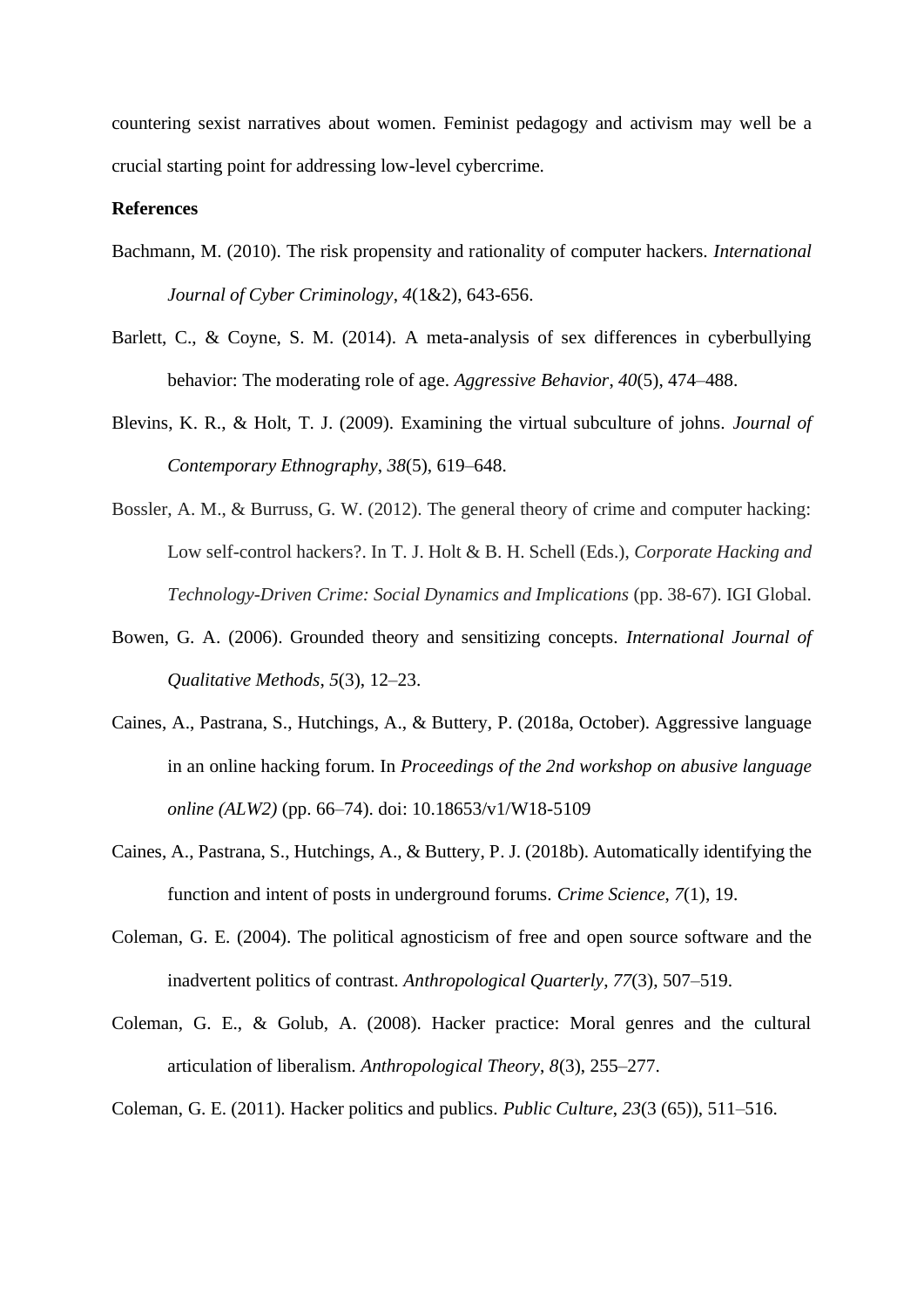- Coleman, G. E. (2012). *Coding freedom: The ethics and aesthetics of hacking*. Princeton University Press.
- Coleman, G. E. (2014). *Hacker, hoaxer, whistleblower, spy: The many faces of [a]nonymous*. Verso books.
- Corbin, J. M., & Strauss, A. (1990). Grounded theory research: Procedures, canons, and evaluative criteria. *Qualitative Sociology*, *13*(1), 3–21.
- Creswell, J.W. (2013). *Qualitative inquiry and research design: Choosing among five approaches* (3rd ed.). Sage Publications.
- Creutzburg, R. (2017). The strange world of keyloggers an overview, Part I. *Electronic Imaging*(6), 139–148.
- Furnell, S. (2002). *Cybercrime: Vandalizing the information society*. London: Addison-Wesley
- Halder, D., Jaishankar, K., & Jaishankar, K. (2012). *Cyber crime and the victimization of women: laws, rights and regulations*. Hershey, PA: Information Science Reference.
- Hancock, B. (1998). Can you social engineer your way into your network? *Computer Fraud & Security*, *1998*(11), 12–13.
- Holt, T. J. (2007). Subcultural evolution? examining the influence of on-and off-line experiences on deviant subcultures. *Deviant Behavior*, *28*(2), 171—198.
- Holt, T. J. (2010). Exploring strategies for qualitative criminological and criminal justice inquiry using on-line data. *Journal of Criminal Justice Education*, *21*(4), 466–487.
- Holt, T. J., & Morris, R. G. (2009). An exploration of the relationship between mp3 player ownership and digital piracy. *Criminal Justice Studies*, *22*(4), 381–392.
- Hughes, L. A., & DeLone, G. J. (2007). Viruses, worms, and trojan horses: Serious crimes, nuisance, or both? *Social Science Computer Review*, *25*(1), 78–98.
- Hutchings, A., & Chua, Y. T. (2016). Gendering cybercrime. In T. J. Holt (Eds). *Cybercrime through an interdisciplinary lens* (pp. 181–202). Routledge.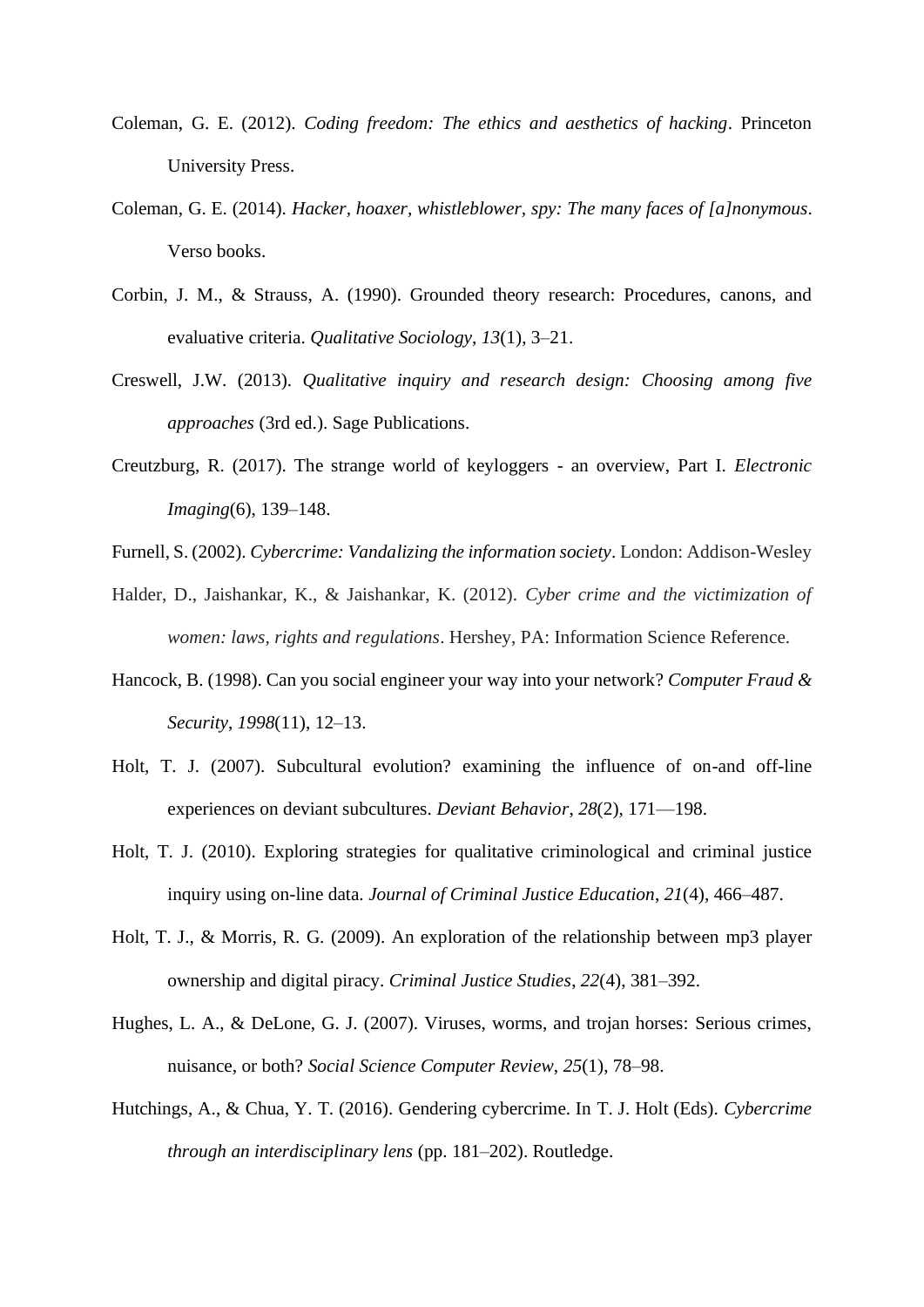- Hutchings, A., & Pastrana, S. (2019, June). Understanding eWhoring. In *2019 IEEE European Symposium on Security and Privacy (EuroS&P)* (pp. 201-214). IEEE.
- Jordan, T., & Taylor, P. (1998). A sociology of hackers. *The Sociological Review*, *46*(4), 757– 780.
- Kendall, L. (1998). Meaning and identity in "cyberspace": The performance of gender, class, and race online. *Symbolic Interaction*, *21*(2), 129–153.
- Lui, M., & Baldwin, T. (2010). Classifying user forum participants: Separating the gurus from the hacks, and other tales of the internet. In *Proceedings of the Australasian Language Technology Association Workshop 2010* (pp. 49–57).
- Marcum, C. D., Higgins, G., Ricketts, M., & Wolfe, S. (2014). Hacking in high school: Cybercrime perpetration by juveniles. *Deviant Behavior*, *35*(7), 581—591.
- Marcum, C. D., Higgins, G. E., Freiburger, T. L., & Ricketts, M. L. (2012). Battle of the sexes: An examination of male and female cyber bullying. *International Journal of Cyber Criminology*, *6*(1), 904-911
- Messerschmidt, J.W. (1994). Schooling, masculinities and youth crimes by white boys. i: Stanko, Elizabeth & Tim Newburn (red.): Just boys doing business. Men, Masculinities and Crime.
- Messerschmidt, J. W. (2009). "Doing gender" the impact and future of a salient sociological concept. *Gender & Society*, *23*(1), 85–88.
- Messerschmidt, J. W. (2013). *Crime as structured action: Doing masculinities, race, class, sexuality, and crime*. Rowman & Littlefield.
- Nafus, D. (2012). 'Patches don't have gender': What is not open in open source software. *New Media & Society*, *14*(4), 669–683.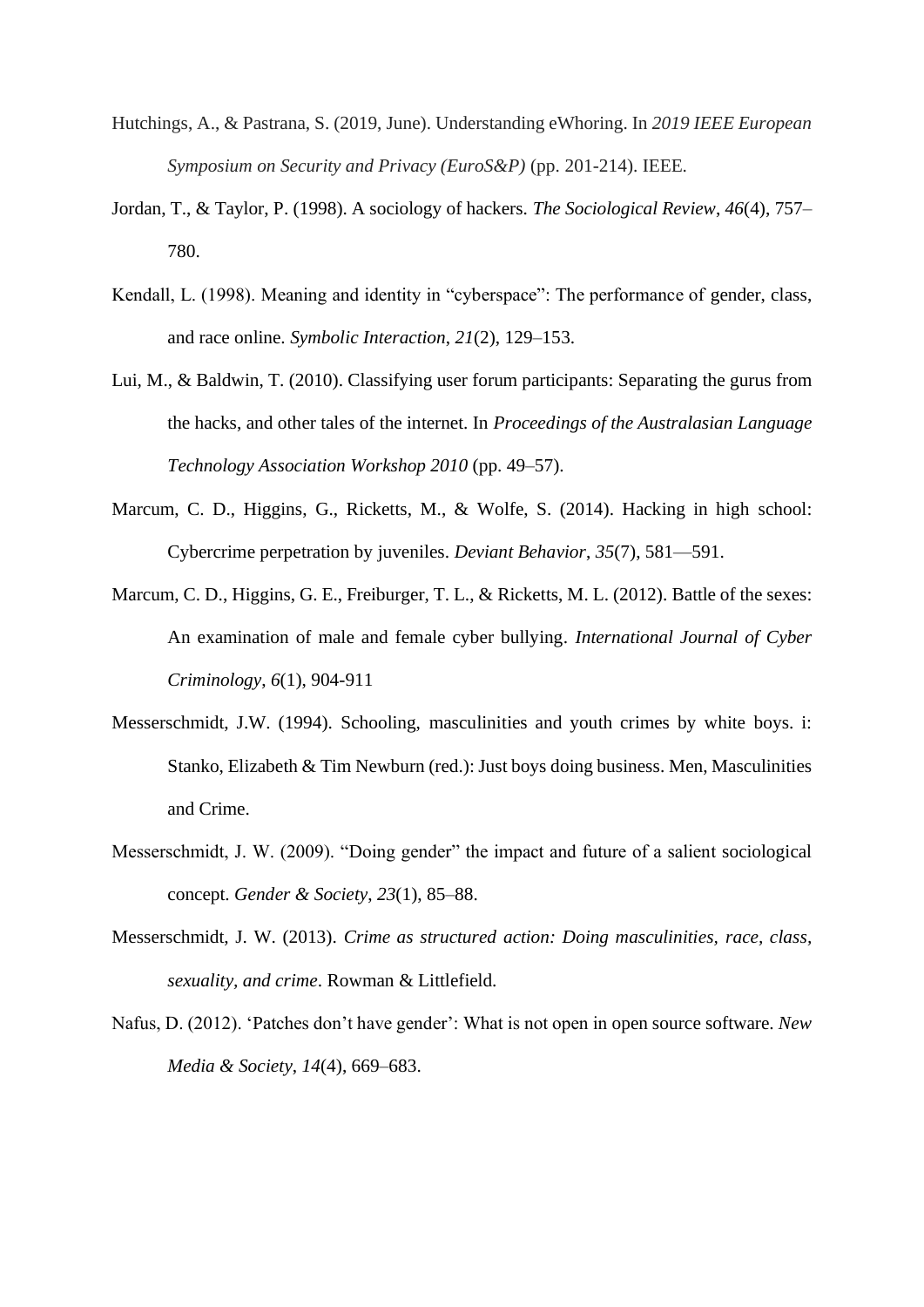- Overdorf, R., Troncoso, C., Greenstadt, R., & McCoy, D. (2018). Under the underground: Predicting private interactions in underground forums. ArXiv preprint arXiv:1805.04494.
- Pastrana, S., Hutchings, A., Caines, A., & Buttery, P. (2018). Characterizing eve: Analysing cybercrime actors in a large underground forum. In *International Symposium on Research in Attacks, Intrusions, and Defenses* (pp. 207–227).
- Pastrana, S., Thomas, D. R., Hutchings, A., & Clayton, R. (2018). CrimeBB: Enabling cybercrime research on underground forums at scale. In *Proceedings of the 2018 World Wide Web Conference* (pp. 1845–1854).
- Portnoff, R. S., Afroz, S., Durrett, G., Kummerfeld, J. K., Berg-Kirkpatrick, T., McCoy, D., Levchenko, K. & Paxson, V. (2017). Tools for automated analysis of cybercriminal markets. In *Proceedings of the 26th International Conference on World Wide Web* (pp. 657–666).
- Quinn, Z. (2017). *Crash override: How gamergate (nearly) destroyed my life, and how we can win the fight against online hate*. Hachette UK.
- Raviv, E. (2020). Understanding pointwise mutual information in statistics. [https://eranraviv.com/understanding-pointwise-mutual-information-\(Accessed:](https://eranraviv.com/understanding-pointwise-mutual-information-(Accessed) 2020- 06-08)
- Rusch, J. J. (1999). The "social engineering" of internet fraud. In *Internet Society Annual Conference*, [http://www.](http://www/)Isoc.org/isoc/conferences/inet/99/proceedings/3g/3g 2.htm.
- Skinner, W. F., & Fream, A. M. (1997). A social learning theory analysis of computer crime among college students. *Journal of Research in Crime and Delinquency*, *34*(4), 495– 518.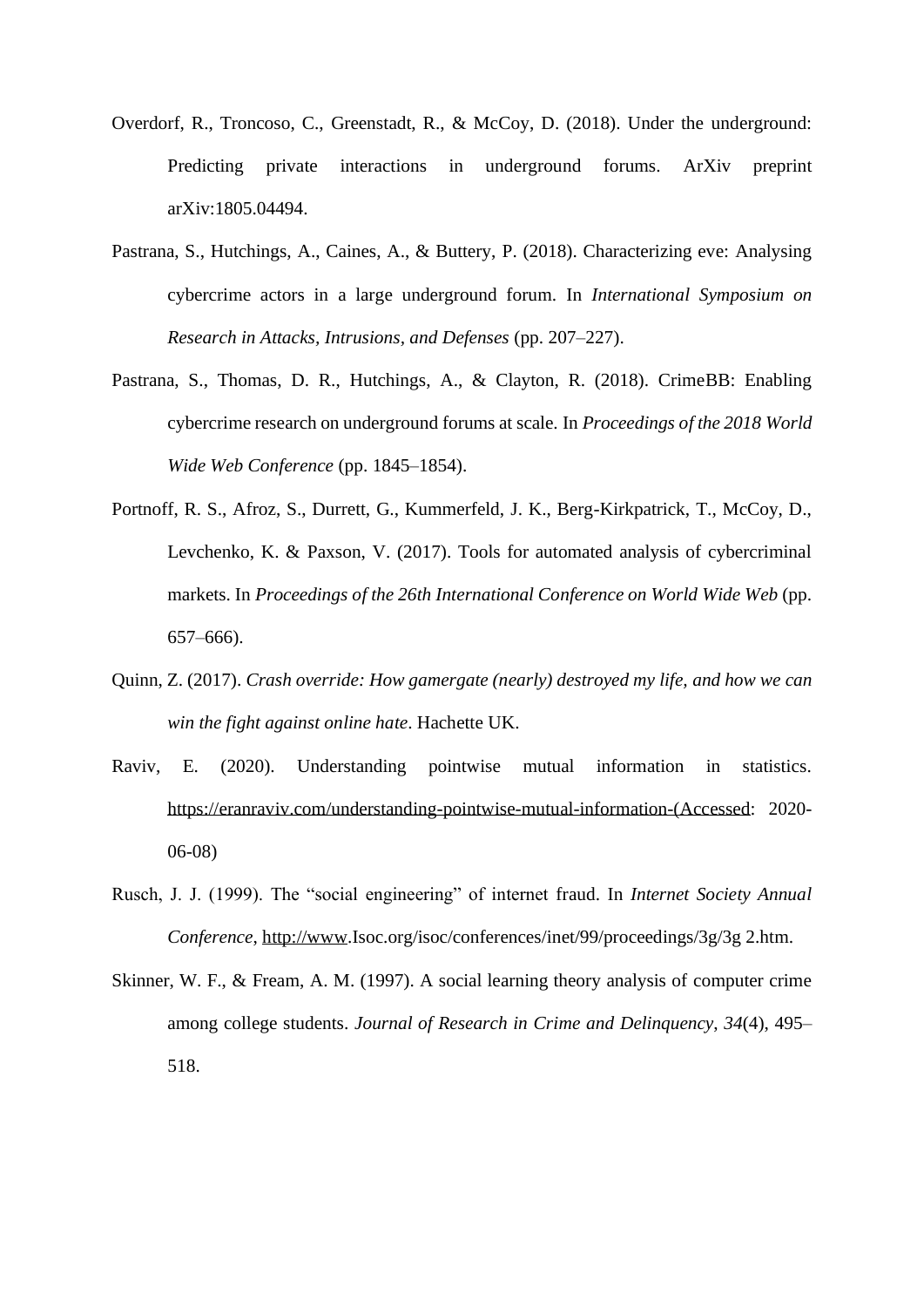- Southworth, C., Dawson, S., Fraser, C., & Tucker, S. (2005). *A high-tech twist on abuse: Technology, intimate partner stalking, and advocacy*. Violence Against Women Online Resources.
- Steinmetz, K. F. (2016). *Hacked: A radical approach to hacker culture and crime*. NY, New York University Press.
- Steinmetz, K. F., Holt, T. J., & Holt, K. M. (2019). Decoding the binary: Reconsidering the hacker subculture through a gendered lens. *Deviant Behavior*, 1–13.
- Tanczer, L. M. (2016). Hacktivism and the male-only stereotype. *New Media & Society*, *18*(8), 1599–1615.
- Taylor, P. (1999). *Hackers: Crime in the digital sublime*. London: Routledge.
- Thomas, D. (2002). *Hacker culture*. Minneapolis, MN: University of Minnesota Press.
- Turgeman-Goldschmidt, O. (2008). Meanings that hackers assign to their being a hacker. *International Journal of Cyber Criminology*, *2*(2), 382—396.
- Yar, M. (2005). Computer hacking: Just another case of juvenile delinquency? *The Howard Journal of Criminal Justice*, *44*(4), 387–399.